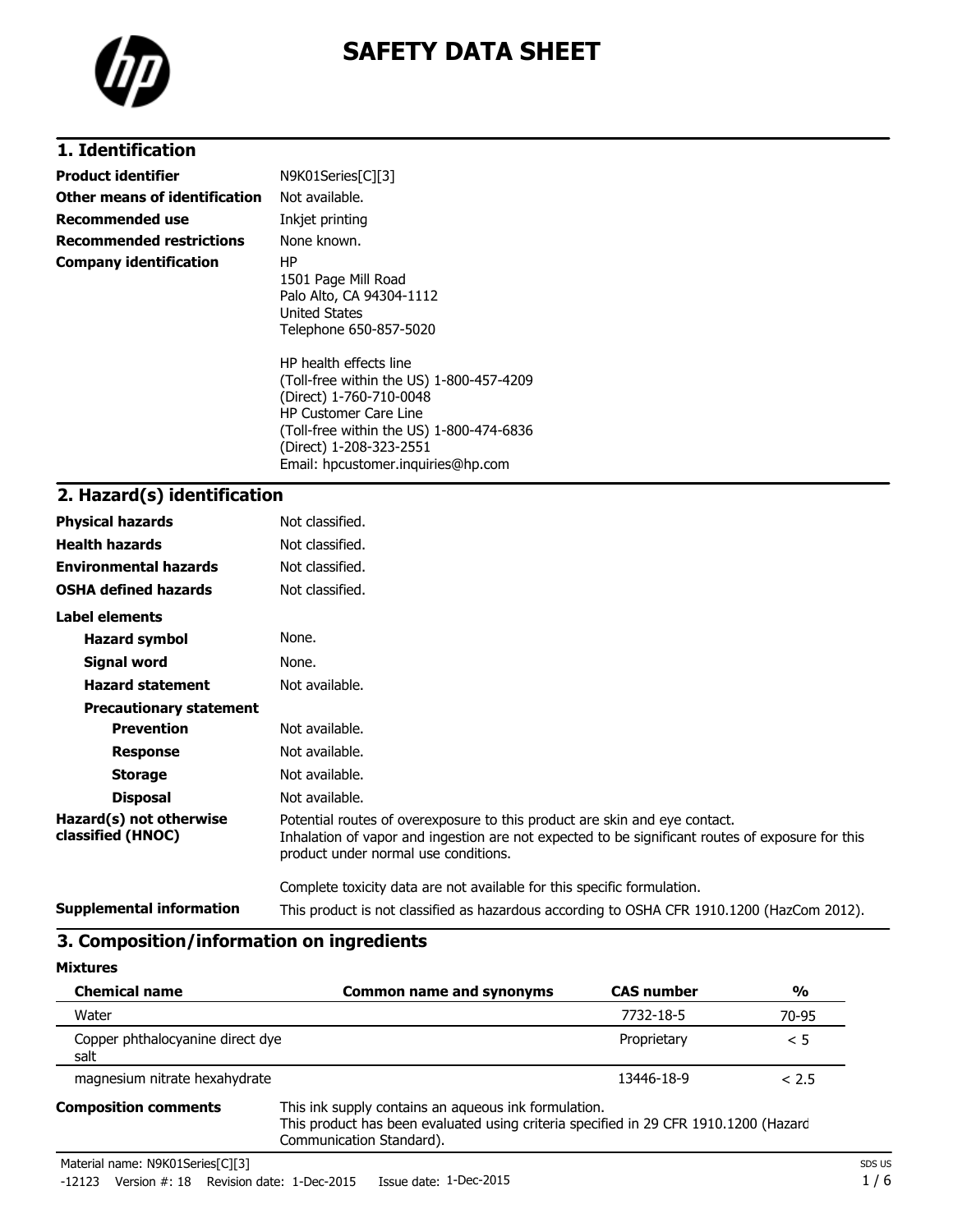| 4. First-aid measures                                    |                                                                                                                                                                                                    |
|----------------------------------------------------------|----------------------------------------------------------------------------------------------------------------------------------------------------------------------------------------------------|
| <b>Inhalation</b>                                        | Remove to fresh air. If symptoms persist, get medical attention.                                                                                                                                   |
| <b>Skin contact</b>                                      | Wash affected areas thoroughly with mild soap and water. Get medical attention if irritation<br>develops or persists.                                                                              |
| Eye contact                                              | Do not rub eyes. Immediately flush with large amounts of clean, warm water (low pressure) for at<br>least 15 minutes or until particles are removed. If irritation persists get medical attention. |
| <b>Ingestion</b>                                         | If ingestion of a large amount does occur, seek medical attention.                                                                                                                                 |
| Most important<br>symptoms/effects, acute and<br>delayed | Not available.                                                                                                                                                                                     |
|                                                          |                                                                                                                                                                                                    |

### **5. Fire-fighting measures**

| Suitable extinguishing media                                        | Dry chemical, CO2, water spray or regular foam. |
|---------------------------------------------------------------------|-------------------------------------------------|
| Unsuitable extinguishing<br>media                                   | None known.                                     |
| <b>Specific hazards arising from</b><br>the chemical                | Not applicable.                                 |
| Special protective equipment<br>and precautions for<br>firefighters | Not available.                                  |
| <b>Specific methods</b>                                             | None established.                               |

#### **6. Accidental release measures**

| Dike the spilled material, where this is possible. Absorb with inert absorbent such as dry clay, sand |
|-------------------------------------------------------------------------------------------------------|
|                                                                                                       |

#### **7. Handling and storage**

| <b>Precautions for safe handling</b>                                      | Avoid contact with skin, eyes and clothing.                               |
|---------------------------------------------------------------------------|---------------------------------------------------------------------------|
| Conditions for safe storage,<br>including anv<br><i>incompatibilities</i> | Keep out of the reach of children. Keep away from excessive heat or cold. |

# **8. Exposure controls/personal protection**

| <b>Occupational exposure limits</b>      | No exposure limits noted for ingredient(s).                            |
|------------------------------------------|------------------------------------------------------------------------|
| <b>Biological limit values</b>           | No biological exposure limits noted for the ingredient(s).             |
| <b>Exposure quidelines</b>               | Exposure limits have not been established for this product.            |
| Appropriate engineering<br>controls      | Use in a well ventilated area.                                         |
|                                          | Individual protection measures, such as personal protective equipment  |
| Eye/face protection                      | Not available.                                                         |
| <b>Skin protection</b>                   |                                                                        |
| <b>Hand protection</b>                   | Not available.                                                         |
| <b>Other</b>                             | Not available.                                                         |
| <b>Respiratory protection</b>            | Not available.                                                         |
| <b>Thermal hazards</b>                   | Not available.                                                         |
| <b>General hygiene</b><br>considerations | Handle in accordance with good industrial hygiene and safety practice. |
|                                          |                                                                        |

### **9. Physical and chemical properties**

#### **Appearance**

| <b>Physical state</b> | Liquid. |
|-----------------------|---------|
| Color                 | Cyan    |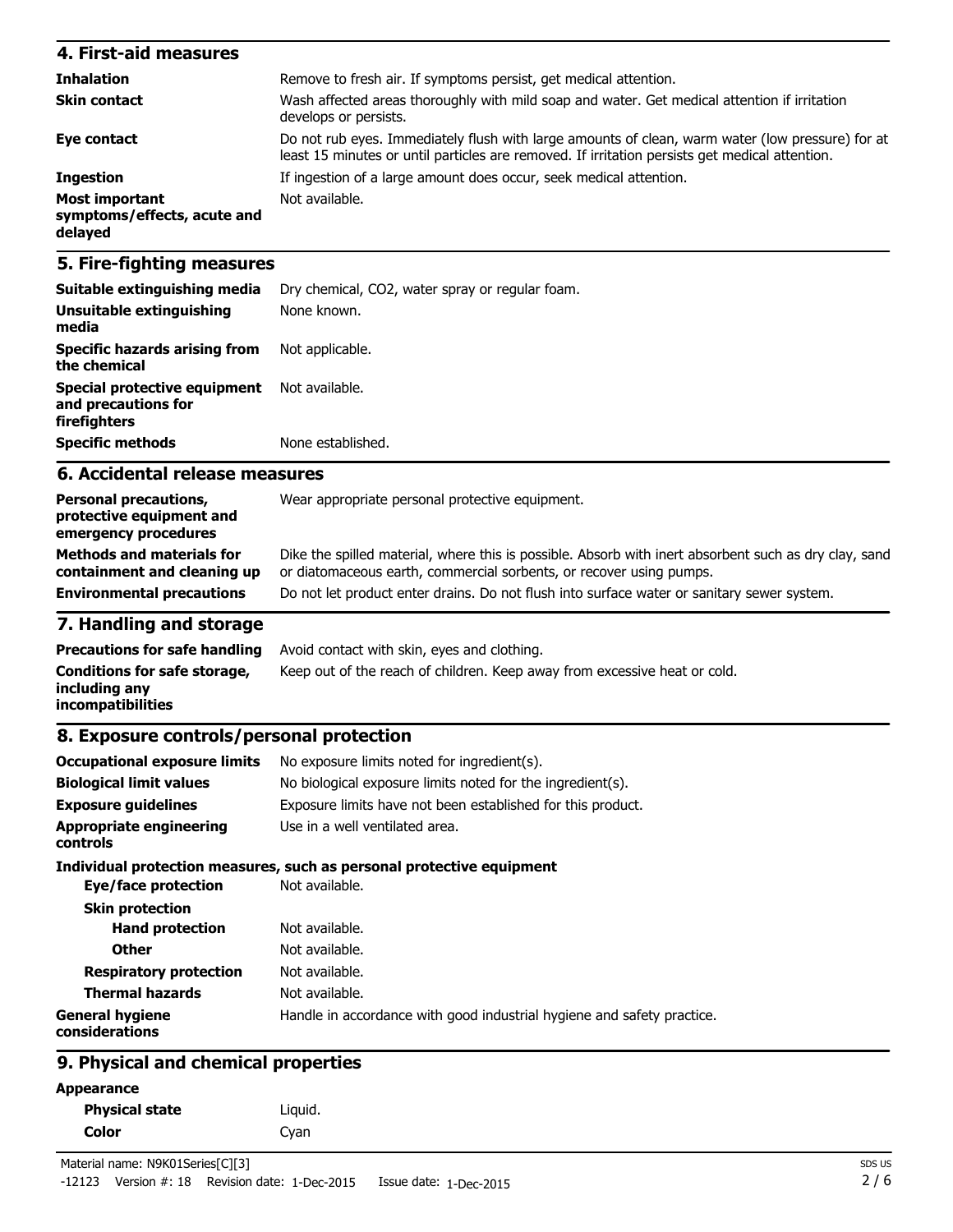| Odor                                                | Not available.                                            |
|-----------------------------------------------------|-----------------------------------------------------------|
| <b>Odor threshold</b>                               | Not available.                                            |
| рH                                                  | $8 - 8.4$                                                 |
| <b>Melting point/freezing point</b>                 | Not available.                                            |
| <b>Initial boiling point and</b><br>boiling range   | Not determined                                            |
| <b>Flash point</b>                                  | > 200.0 °F (> 93.3 °C) Pensky-Martens Closed Cup          |
| <b>Evaporation rate</b>                             | Not determined                                            |
| <b>Flammability (solid, gas)</b>                    | Not available.                                            |
| <b>Upper/lower flammability or explosive limits</b> |                                                           |
| Flammability limit - lower Not available.<br>(%)    |                                                           |
| <b>Flammability limit -</b><br>upper $(% )$         | Not available.                                            |
| <b>Explosive limit - lower</b><br>(%)               | Not available.                                            |
| <b>Explosive limit - upper</b><br>(%)               | Not available.                                            |
| Vapor pressure                                      | Not determined                                            |
| Solubility(ies)                                     |                                                           |
| <b>Solubility (water)</b>                           | Soluble in water                                          |
| <b>Partition coefficient</b><br>(n-octanol/water)   | Not available.                                            |
| <b>Auto-ignition temperature</b>                    | Not available.                                            |
| <b>Decomposition temperature</b>                    | Not available.                                            |
| <b>Viscosity</b>                                    | $= 2 cp$                                                  |
| <b>Other information</b>                            | For other VOC regulatory data/information see Section 15. |
| VOC (Weight %)                                      | $< 156$ g/L                                               |

# **10. Stability and reactivity**

| <b>Reactivity</b><br><b>Chemical stability</b><br><b>Possibility of hazardous</b><br>reactions | Not available.<br>Stable under recommended storage conditions.<br>Will not occur.                                                                |
|------------------------------------------------------------------------------------------------|--------------------------------------------------------------------------------------------------------------------------------------------------|
| <b>Conditions to avoid</b>                                                                     | Not available.                                                                                                                                   |
| <b>Incompatible materials</b>                                                                  | Incompatible with strong bases and oxidizing agents.                                                                                             |
| <b>Hazardous decomposition</b><br>products                                                     | Upon decomposition, this product may yield gaseous nitrogen oxides, carbon monoxide, carbon<br>dioxide and/or low molecular weight hydrocarbons. |

# **11. Toxicological information**

| Symptoms related to the<br>physical, chemical and<br>toxicological characteristics | Not available.                                                    |
|------------------------------------------------------------------------------------|-------------------------------------------------------------------|
| <b>Information on toxicological effects</b>                                        |                                                                   |
| <b>Acute toxicity</b>                                                              | Based on available data, the classification criteria are not met. |
| <b>Skin corrosion/irritation</b>                                                   | Based on available data, the classification criteria are not met. |
| Serious eye damage/eye<br>irritation                                               | Based on available data, the classification criteria are not met. |
| <b>Respiratory or skin sensitization</b>                                           |                                                                   |
| <b>Respiratory sensitization</b>                                                   | Based on available data, the classification criteria are not met. |
| <b>Skin sensitization</b>                                                          | Based on available data, the classification criteria are not met. |
| <b>Germ cell mutagenicity</b>                                                      | Based on available data, the classification criteria are not met. |
| <b>Carcinogenicity</b>                                                             | Based on available data, the classification criteria are not met. |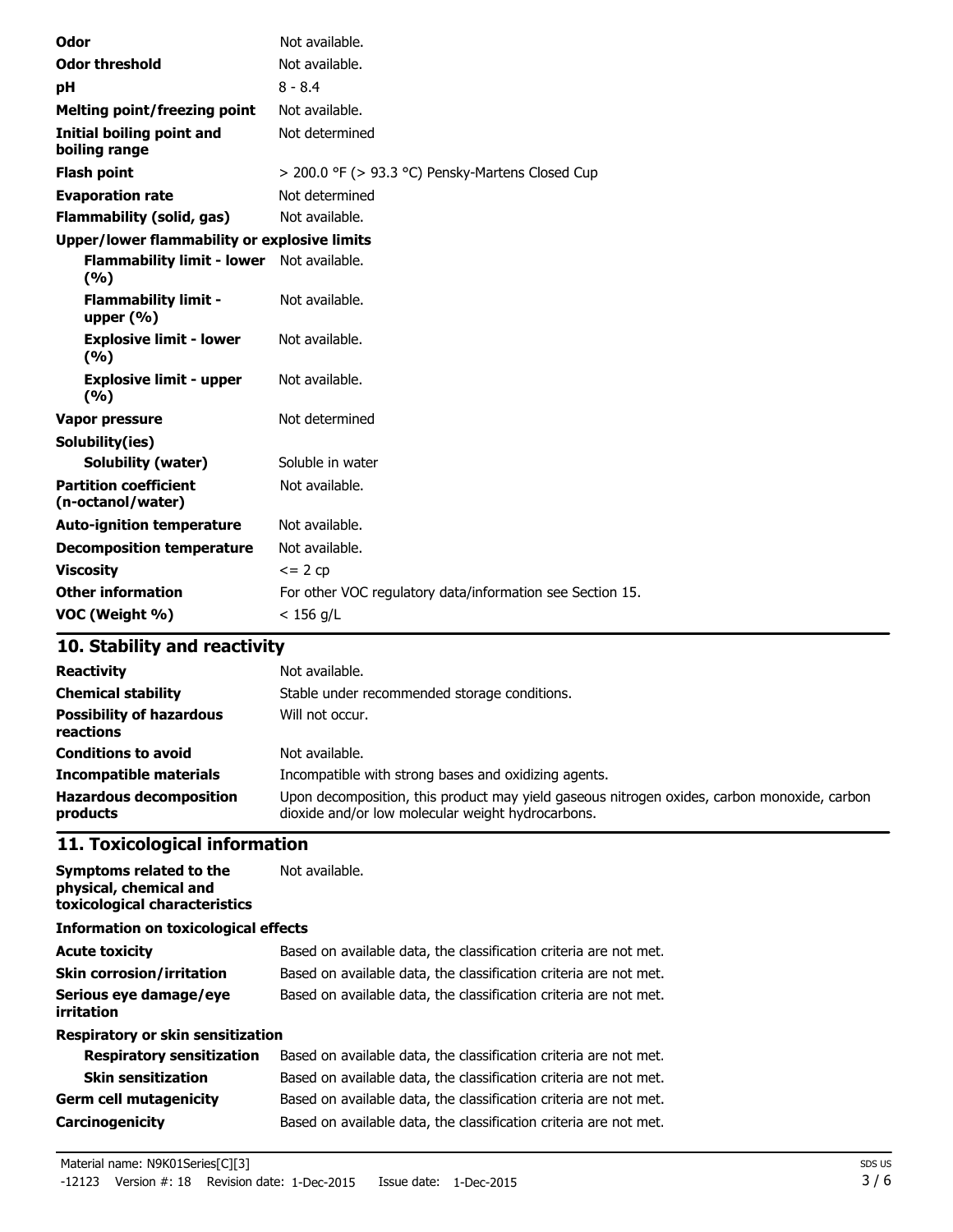| <b>Reproductive toxicity</b>                          | Based on available data, the classification criteria are not met.                                                                                               |
|-------------------------------------------------------|-----------------------------------------------------------------------------------------------------------------------------------------------------------------|
| Specific target organ toxicity<br>- single exposure   | Based on available data, the classification criteria are not met.                                                                                               |
| Specific target organ toxicity<br>- repeated exposure | Based on available data, the classification criteria are not met.                                                                                               |
| <b>Aspiration hazard</b>                              | Based on available data, the classification criteria are not met.                                                                                               |
| <b>Further information</b>                            | Complete toxicity data are not available for this specific formulation<br>Refer to Section 2 for potential health effects and Section 4 for first aid measures. |

#### **12. Ecological information**

| <b>Aquatic toxicity</b>              | This product has not been tested for ecological effects. |
|--------------------------------------|----------------------------------------------------------|
| <b>Persistence and degradability</b> | Not available.                                           |
| <b>Bioaccumulative potential</b>     | Not available.                                           |
| <b>Mobility in soil</b>              | Not available.                                           |
| Other adverse effects                | Not available.                                           |

#### **13. Disposal considerations**

**Disposal instructions** Do not dispose of together with general office waste. Do not allow this material to drain into sewers/water supplies. Dispose of waste material according to Local, State, Federal, and Provincial Environmental Regulations. HP's Planet Partners (trademark) supplies recycling program enables simple, convenient recycling of HP original inkjet and LaserJet supplies. For more information and to determine if this service is available in your location, please visit http://www.hp.com/recycle.

#### **14. Transport information**

#### **DOT**

Not regulated as dangerous goods.

# **IATA**

Not regulated as dangerous goods.

#### **IMDG**

Not regulated as dangerous goods.

#### **ADR**

Not regulated as dangerous goods.

**Further information** Not a dangerous good under DOT, IATA, ADR, IMDG, or RID.

#### **15. Regulatory information**

**US federal regulations** US TSCA 12(b): Does not contain listed chemicals.

#### **TSCA Section 12(b) Export Notification (40 CFR 707, Subpt. D)**

Not regulated.

**CERCLA Hazardous Substance List (40 CFR 302.4)**

Not listed.

**SARA 304 Emergency release notification**

```
Not regulated.
```
**OSHA Specifically Regulated Substances (29 CFR 1910.1001-1050)**

Not listed.

#### **Superfund Amendments and Reauthorization Act of 1986 (SARA)**

### **Hazard categories** Immediate Hazard - No Delayed Hazard - No Fire Hazard - No

Pressure Hazard - No Reactivity Hazard - No

#### **SARA 302 Extremely hazardous substance**

Not listed.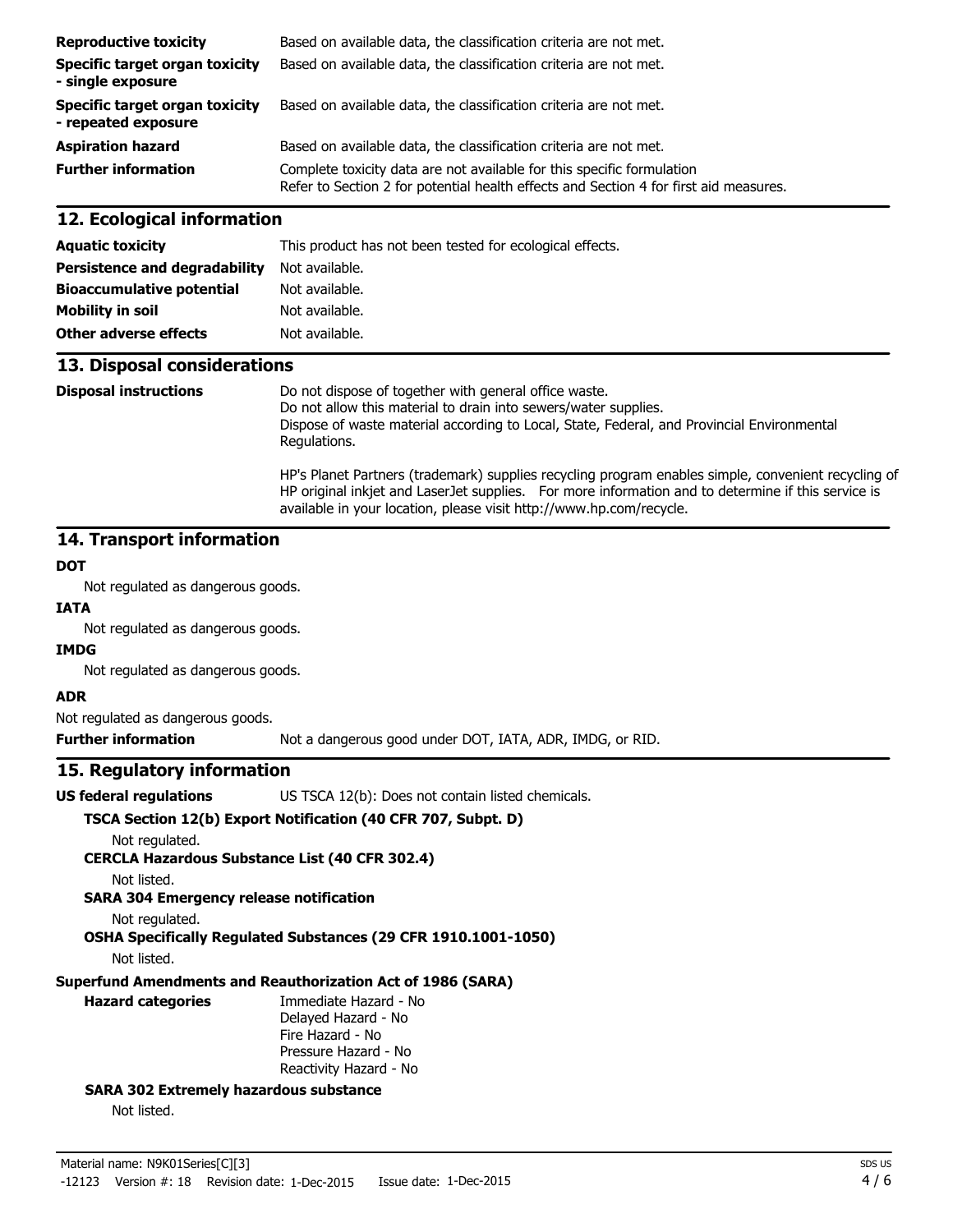| <b>Other federal regulations</b><br><b>Safe Drinking Water Act</b><br>Not regulated.<br>(SDWA)<br><b>US state regulations</b><br>US. Massachusetts RTK - Substance List<br>Not regulated.<br>US. New Jersey Worker and Community Right-to-Know Act<br>Not listed.<br>US. Pennsylvania Worker and Community Right-to-Know Law<br>Not listed.                                                                                                                                                                                               |               |
|-------------------------------------------------------------------------------------------------------------------------------------------------------------------------------------------------------------------------------------------------------------------------------------------------------------------------------------------------------------------------------------------------------------------------------------------------------------------------------------------------------------------------------------------|---------------|
|                                                                                                                                                                                                                                                                                                                                                                                                                                                                                                                                           |               |
|                                                                                                                                                                                                                                                                                                                                                                                                                                                                                                                                           |               |
|                                                                                                                                                                                                                                                                                                                                                                                                                                                                                                                                           |               |
|                                                                                                                                                                                                                                                                                                                                                                                                                                                                                                                                           |               |
|                                                                                                                                                                                                                                                                                                                                                                                                                                                                                                                                           |               |
| <b>US. Rhode Island RTK</b>                                                                                                                                                                                                                                                                                                                                                                                                                                                                                                               |               |
| Not regulated.                                                                                                                                                                                                                                                                                                                                                                                                                                                                                                                            |               |
| <b>US. California Proposition 65</b><br>Not Listed.                                                                                                                                                                                                                                                                                                                                                                                                                                                                                       |               |
| <b>Other information</b><br>VOC content (less water, less exempt compounds) = $<$ 574 g/L (U.S. requirement, not for<br>emissions)                                                                                                                                                                                                                                                                                                                                                                                                        |               |
| VOC data based on formulation (Organic compounds minus solids)                                                                                                                                                                                                                                                                                                                                                                                                                                                                            |               |
| All chemical substances in this HP product have been notified or are exempt from notification under<br><b>Regulatory information</b><br>chemical substances notification laws in the following countries: US (TSCA), EU (EINECS/ELINCS),<br>Switzerland, Canada (DSL/NDSL), Australia, Japan, Philippines, South Korea, New Zealand, and<br>China.                                                                                                                                                                                        |               |
| 16. Other information, including date of preparation or last revision                                                                                                                                                                                                                                                                                                                                                                                                                                                                     |               |
| 1-Dec-2015<br><b>Issue date</b>                                                                                                                                                                                                                                                                                                                                                                                                                                                                                                           |               |
| 1-Dec-2015<br><b>Revision date</b>                                                                                                                                                                                                                                                                                                                                                                                                                                                                                                        |               |
| <b>Version #</b><br>18                                                                                                                                                                                                                                                                                                                                                                                                                                                                                                                    |               |
| <b>Disclaimer</b><br>This Safety Data Sheet document is provided without charge to customers of HP. Data is the most<br>current known to HP at the time of preparation of this document and is believed to be accurate. It<br>should not be construed as guaranteeing specific properties of the products as described or<br>suitability for a particular application. This document was prepared to the requirements of the<br>jurisdiction specified in Section 1 above and may not meet regulatory requirements in other<br>countries. |               |
| HP<br><b>Manufacturer information</b><br>1501 Page Mill Road<br>Palo Alto, CA 94304-1112 US<br>Direct 1-650-857-5020                                                                                                                                                                                                                                                                                                                                                                                                                      |               |
| Material name: N9K01Series[C][3]<br>$-12123$<br>Version #: 18 Revision date: 1-Dec-2015<br>Issue date: 1-Dec-2015                                                                                                                                                                                                                                                                                                                                                                                                                         | SDS US<br>5/6 |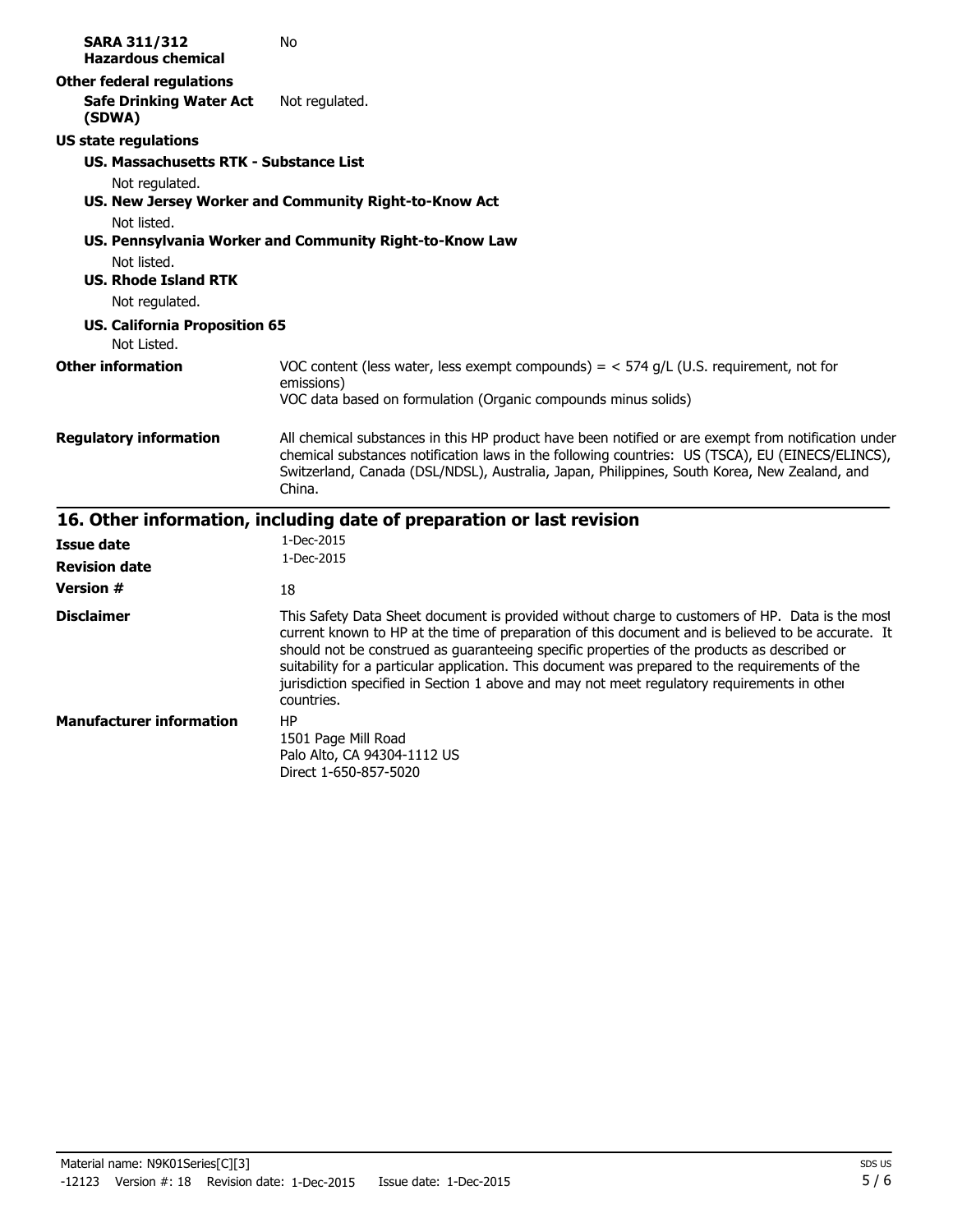#### **Explanation of abbreviations**

| <b>ACGIH</b>  | American Conference of Governmental Industrial Hygienists           |
|---------------|---------------------------------------------------------------------|
| <b>CAS</b>    | <b>Chemical Abstracts Service</b>                                   |
| <b>CERCLA</b> | Comprehensive Environmental Response Compensation and Liability Act |
| <b>CFR</b>    | Code of Federal Regulations                                         |
| <b>COC</b>    | Cleveland Open Cup                                                  |
| <b>DOT</b>    | Department of Transportation                                        |
| <b>EPCRA</b>  | Emergency Planning and Community Right-to-Know Act (aka SARA)       |
| <b>IARC</b>   | International Agency for Research on Cancer                         |
| <b>NIOSH</b>  | National Institute for Occupational Safety and Health               |
| <b>NTP</b>    | National Toxicology Program                                         |
| <b>OSHA</b>   | Occupational Safety and Health Administration                       |
| <b>PEL</b>    | Permissible Exposure Limit                                          |
| <b>RCRA</b>   | Resource Conservation and Recovery Act                              |
| <b>REC</b>    | Recommended                                                         |
| <b>REL</b>    | Recommended Exposure Limit                                          |
| <b>SARA</b>   | Superfund Amendments and Reauthorization Act of 1986                |
| <b>STEL</b>   | Short-Term Exposure Limit                                           |
| <b>TCLP</b>   | Toxicity Characteristics Leaching Procedure                         |
| <b>TLV</b>    | Threshold Limit Value                                               |
| <b>TSCA</b>   | <b>Toxic Substances Control Act</b>                                 |
| VOC           | Volatile Organic Compounds                                          |
|               |                                                                     |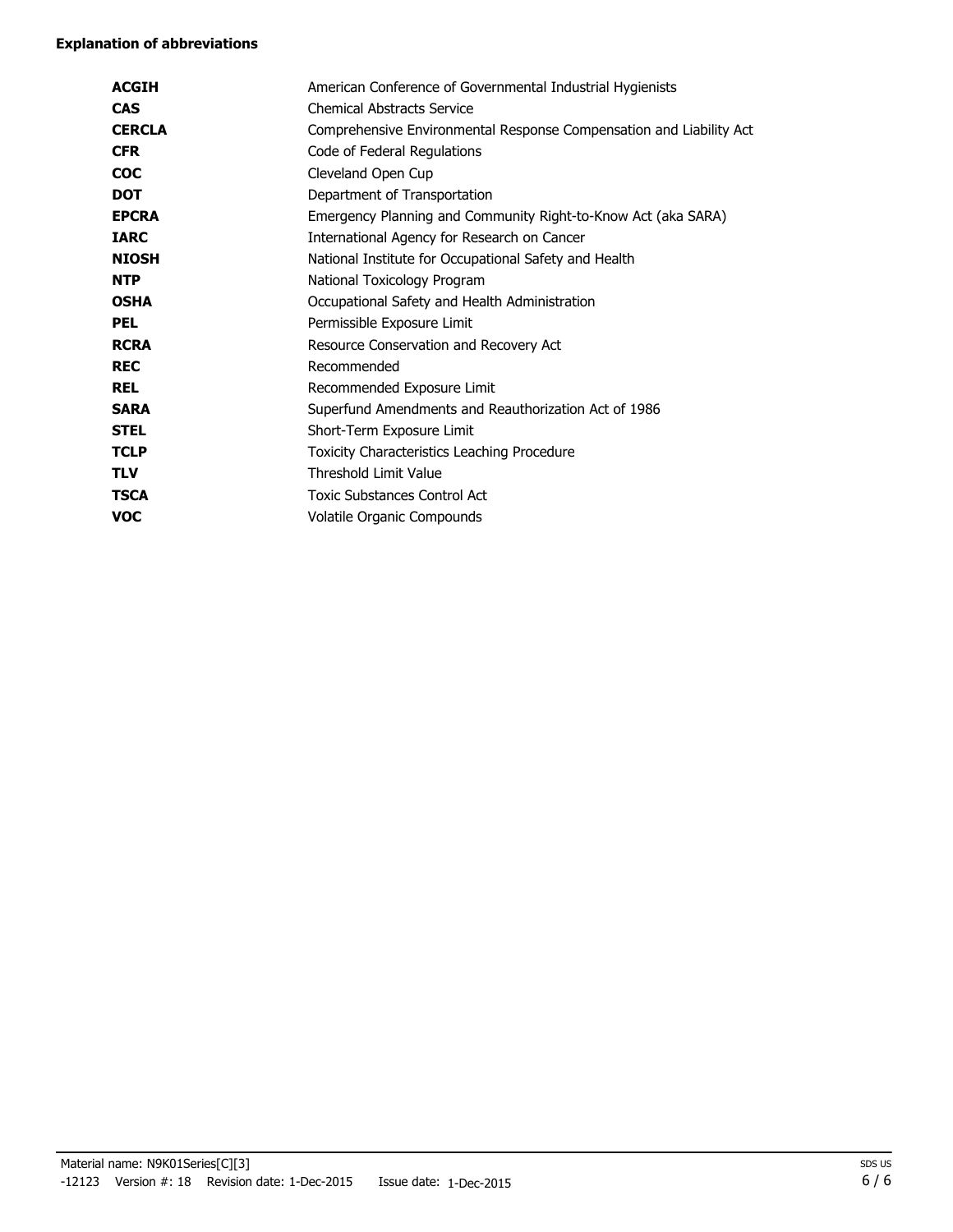

### **1. Identification**

| <b>Product identifier</b>       | N9K01Series[M][3]                                                                                                                                                                                                                          |
|---------------------------------|--------------------------------------------------------------------------------------------------------------------------------------------------------------------------------------------------------------------------------------------|
| Other means of identification   | Not available.                                                                                                                                                                                                                             |
| Recommended use                 | Inkjet printing                                                                                                                                                                                                                            |
| <b>Recommended restrictions</b> | None known.                                                                                                                                                                                                                                |
| <b>Company identification</b>   | ΗP<br>1501 Page Mill Road<br>Palo Alto, CA 94304-1112<br><b>United States</b><br>Telephone 650-857-5020                                                                                                                                    |
|                                 | HP health effects line<br>(Toll-free within the US) 1-800-457-4209<br>(Direct) 1-760-710-0048<br><b>HP Customer Care Line</b><br>(Toll-free within the US) 1-800-474-6836<br>(Direct) 1-208-323-2551<br>Email: hpcustomer.inguiries@hp.com |

### **2. Hazard(s) identification**

| <b>Physical hazards</b>                      | Not classified.                                                                                                                                                                                                        |
|----------------------------------------------|------------------------------------------------------------------------------------------------------------------------------------------------------------------------------------------------------------------------|
| <b>Health hazards</b>                        | Not classified.                                                                                                                                                                                                        |
| <b>Environmental hazards</b>                 | Not classified.                                                                                                                                                                                                        |
| <b>OSHA defined hazards</b>                  | Not classified.                                                                                                                                                                                                        |
| Label elements                               |                                                                                                                                                                                                                        |
| <b>Hazard symbol</b>                         | None.                                                                                                                                                                                                                  |
| Signal word                                  | None.                                                                                                                                                                                                                  |
| <b>Hazard statement</b>                      | Not available.                                                                                                                                                                                                         |
| <b>Precautionary statement</b>               |                                                                                                                                                                                                                        |
| <b>Prevention</b>                            | Not available.                                                                                                                                                                                                         |
| <b>Response</b>                              | Not available.                                                                                                                                                                                                         |
| <b>Storage</b>                               | Not available.                                                                                                                                                                                                         |
| <b>Disposal</b>                              | Not available.                                                                                                                                                                                                         |
| Hazard(s) not otherwise<br>classified (HNOC) | Potential routes of overexposure to this product are skin and eye contact.<br>Inhalation of vapor and ingestion are not expected to be significant routes of exposure for this<br>product under normal use conditions. |
|                                              | Complete toxicity data are not available for this specific formulation.                                                                                                                                                |
| <b>Supplemental information</b>              | This product is not classified as hazardous according to OSHA CFR 1910.1200 (HazCom 2012).                                                                                                                             |

### **3. Composition/information on ingredients**

| <b>Mixtures</b>                    |                                 |                   |               |
|------------------------------------|---------------------------------|-------------------|---------------|
| <b>Chemical name</b>               | <b>Common name and synonyms</b> | <b>CAS number</b> | $\frac{0}{0}$ |
| Water                              |                                 | 7732-18-5         | 65-85         |
| 2-pyrrolidone                      |                                 | 616-45-5          | < 7.5         |
| Polycyclic sulfonic acid, TMA salt |                                 | Proprietary       | < 7.5         |
| magnesium nitrate hexahydrate      |                                 | 13446-18-9        | < 2.5         |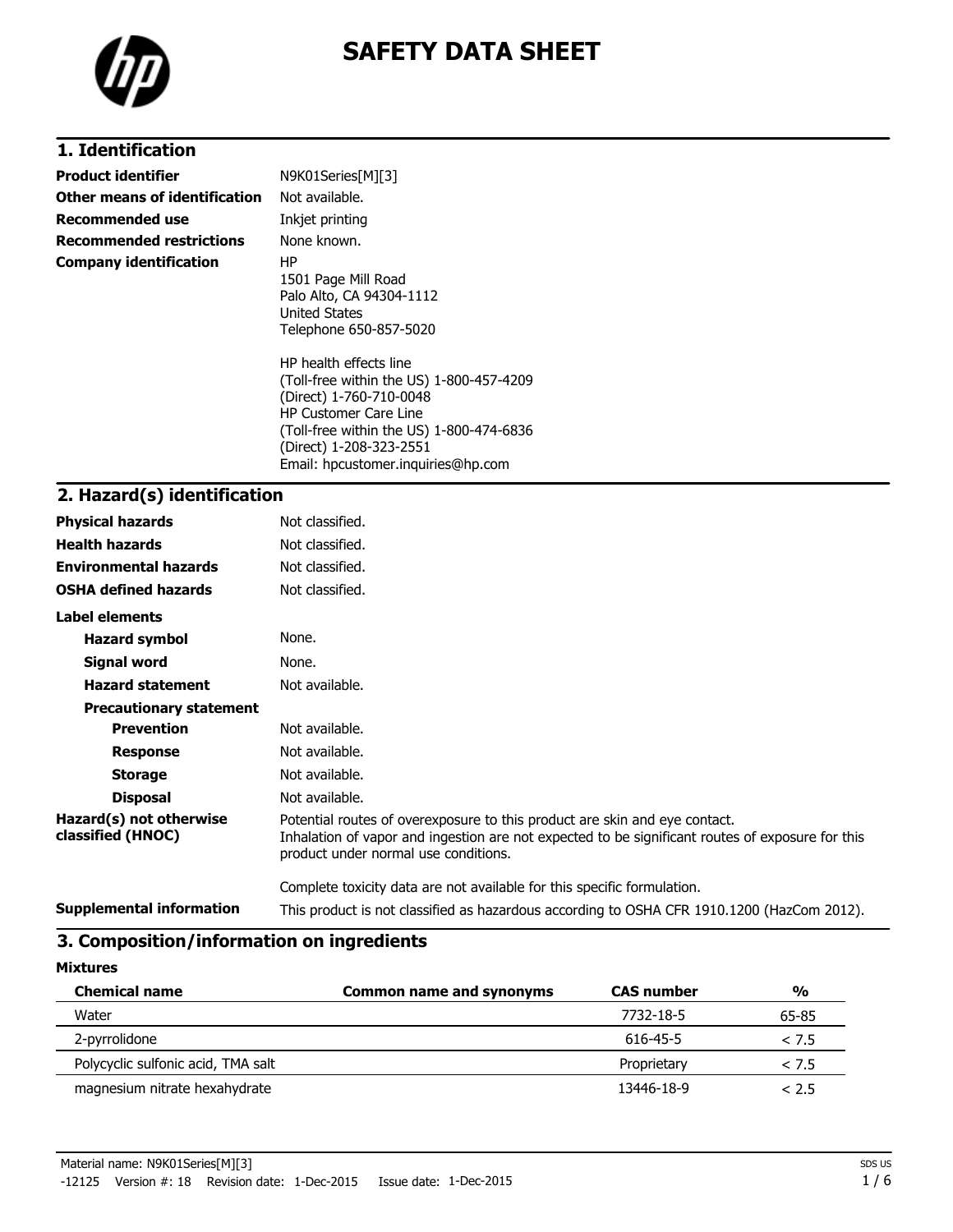| <b>Composition comments</b> | This ink supply contains an aqueous ink formulation.<br>This product has been evaluated using criteria specified in 29 CFR 1910.1200 (Hazard<br>Communication Standard). |
|-----------------------------|--------------------------------------------------------------------------------------------------------------------------------------------------------------------------|
| 4. First-aid measures       |                                                                                                                                                                          |

| <b>Inhalation</b>                                               | Remove to fresh air. If symptoms persist, get medical attention.                                                                                                                                   |
|-----------------------------------------------------------------|----------------------------------------------------------------------------------------------------------------------------------------------------------------------------------------------------|
| <b>Skin contact</b>                                             | Wash affected areas thoroughly with mild soap and water. Get medical attention if irritation<br>develops or persists.                                                                              |
| Eye contact                                                     | Do not rub eyes. Immediately flush with large amounts of clean, warm water (low pressure) for at<br>least 15 minutes or until particles are removed. If irritation persists get medical attention. |
| <b>Ingestion</b>                                                | If ingestion of a large amount does occur, seek medical attention.                                                                                                                                 |
| <b>Most important</b><br>symptoms/effects, acute and<br>delayed | Not available.                                                                                                                                                                                     |

## **5. Fire-fighting measures**

| Suitable extinguishing media                                        | Dry chemical, CO2, water spray or regular foam. |
|---------------------------------------------------------------------|-------------------------------------------------|
| Unsuitable extinguishing<br>media                                   | None known.                                     |
| <b>Specific hazards arising from</b><br>the chemical                | Not applicable.                                 |
| Special protective equipment<br>and precautions for<br>firefighters | Not available.                                  |
| <b>Specific methods</b>                                             | None established.                               |
| 6. Accidental release measures                                      |                                                 |
| Derconal procautions                                                | Wear appropriate personal protective equipment  |

| <b>Personal precautions,</b><br>protective equipment and<br>emergency procedures | Wear appropriate personal protective equipment.                                                                                                                              |
|----------------------------------------------------------------------------------|------------------------------------------------------------------------------------------------------------------------------------------------------------------------------|
| <b>Methods and materials for</b><br>containment and cleaning up                  | Dike the spilled material, where this is possible. Absorb with inert absorbent such as dry clay, sand<br>or diatomaceous earth, commercial sorbents, or recover using pumps. |
| <b>Environmental precautions</b>                                                 | Do not let product enter drains. Do not flush into surface water or sanitary sewer system.                                                                                   |
|                                                                                  |                                                                                                                                                                              |

### **7. Handling and storage**

| <b>Precautions for safe handling</b>                                      | Avoid contact with skin, eyes and clothing.                               |
|---------------------------------------------------------------------------|---------------------------------------------------------------------------|
| Conditions for safe storage,<br>including any<br><b>incompatibilities</b> | Keep out of the reach of children. Keep away from excessive heat or cold. |

#### **8. Exposure controls/personal protection**

| <b>Occupational exposure limits</b>        | No exposure limits noted for ingredient(s).                            |  |
|--------------------------------------------|------------------------------------------------------------------------|--|
| <b>Biological limit values</b>             | No biological exposure limits noted for the ingredient(s).             |  |
| <b>Exposure guidelines</b>                 | Exposure limits have not been established for this product.            |  |
| <b>Appropriate engineering</b><br>controls | Use in a well ventilated area.                                         |  |
|                                            | Individual protection measures, such as personal protective equipment  |  |
| Eye/face protection                        | Not available.                                                         |  |
| <b>Skin protection</b>                     |                                                                        |  |
| <b>Hand protection</b>                     | Not available.                                                         |  |
| Other                                      | Not available.                                                         |  |
| <b>Respiratory protection</b>              | Not available.                                                         |  |
| <b>Thermal hazards</b>                     | Not available.                                                         |  |
| <b>General hygiene</b><br>considerations   | Handle in accordance with good industrial hygiene and safety practice. |  |

### **9. Physical and chemical properties**

#### **Appearance**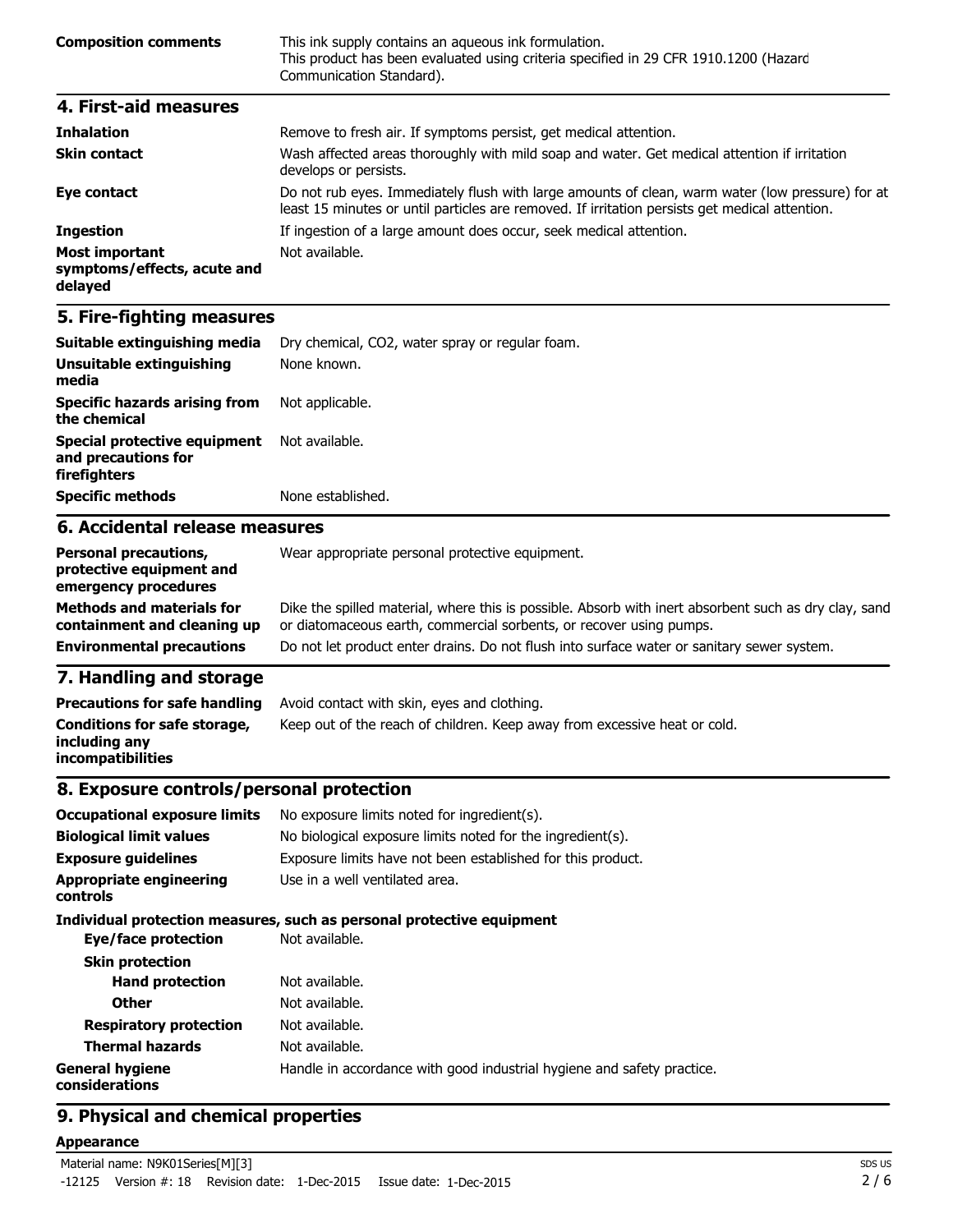| <b>Physical state</b>                               | Liquid.                                                   |
|-----------------------------------------------------|-----------------------------------------------------------|
| Color                                               | Magenta                                                   |
| Odor                                                | Not available.                                            |
| <b>Odor threshold</b>                               | Not available.                                            |
| рH                                                  | $8 - 8.4$                                                 |
| <b>Melting point/freezing point</b>                 | Not available.                                            |
| <b>Initial boiling point and</b><br>boiling range   | Not determined                                            |
| Flash point                                         | $>$ 200.0 °F ( $>$ 93.3 °C) Pensky-Martens Closed Cup     |
| <b>Evaporation rate</b>                             | Not determined                                            |
| <b>Flammability (solid, gas)</b>                    | Not available.                                            |
| <b>Upper/lower flammability or explosive limits</b> |                                                           |
| <b>Flammability limit - lower</b><br>(%)            | Not available.                                            |
| <b>Flammability limit -</b><br>upper $(% )$         | Not available.                                            |
| <b>Explosive limit - lower</b><br>(%)               | Not available.                                            |
| <b>Explosive limit - upper</b><br>(9/6)             | Not available.                                            |
| <b>Vapor pressure</b>                               | Not determined                                            |
| Solubility(ies)                                     |                                                           |
| <b>Solubility (water)</b>                           | Soluble in water                                          |
| <b>Partition coefficient</b><br>(n-octanol/water)   | Not available.                                            |
| <b>Auto-ignition temperature</b>                    | Not available.                                            |
| <b>Decomposition temperature</b>                    | Not available.                                            |
| <b>Viscosity</b>                                    | $\leq$ 2 cp                                               |
| <b>Other information</b>                            | For other VOC regulatory data/information see Section 15. |
| VOC (Weight %)                                      | $< 156$ g/L                                               |

## **10. Stability and reactivity**

| <b>Reactivity</b>                            | Not available.                                                                                                                                   |
|----------------------------------------------|--------------------------------------------------------------------------------------------------------------------------------------------------|
| <b>Chemical stability</b>                    | Stable under recommended storage conditions.                                                                                                     |
| <b>Possibility of hazardous</b><br>reactions | Will not occur.                                                                                                                                  |
| <b>Conditions to avoid</b>                   | Not available.                                                                                                                                   |
| <b>Incompatible materials</b>                | Incompatible with strong bases and oxidizing agents.                                                                                             |
| <b>Hazardous decomposition</b><br>products   | Upon decomposition, this product may yield gaseous nitrogen oxides, carbon monoxide, carbon<br>dioxide and/or low molecular weight hydrocarbons. |

## **11. Toxicological information**

| Symptoms related to the<br>physical, chemical and<br>toxicological characteristics | Not available.                                                    |
|------------------------------------------------------------------------------------|-------------------------------------------------------------------|
| <b>Information on toxicological effects</b>                                        |                                                                   |
| <b>Acute toxicity</b>                                                              | Based on available data, the classification criteria are not met. |
| <b>Skin corrosion/irritation</b>                                                   | Based on available data, the classification criteria are not met. |
| Serious eye damage/eye<br>irritation                                               | Based on available data, the classification criteria are not met. |
| Respiratory or skin sensitization                                                  |                                                                   |

| <b>Respiratory sensitization</b> | Based on available data, the classification criteria are not met. |
|----------------------------------|-------------------------------------------------------------------|
| Skin sensitization               | Based on available data, the classification criteria are not met. |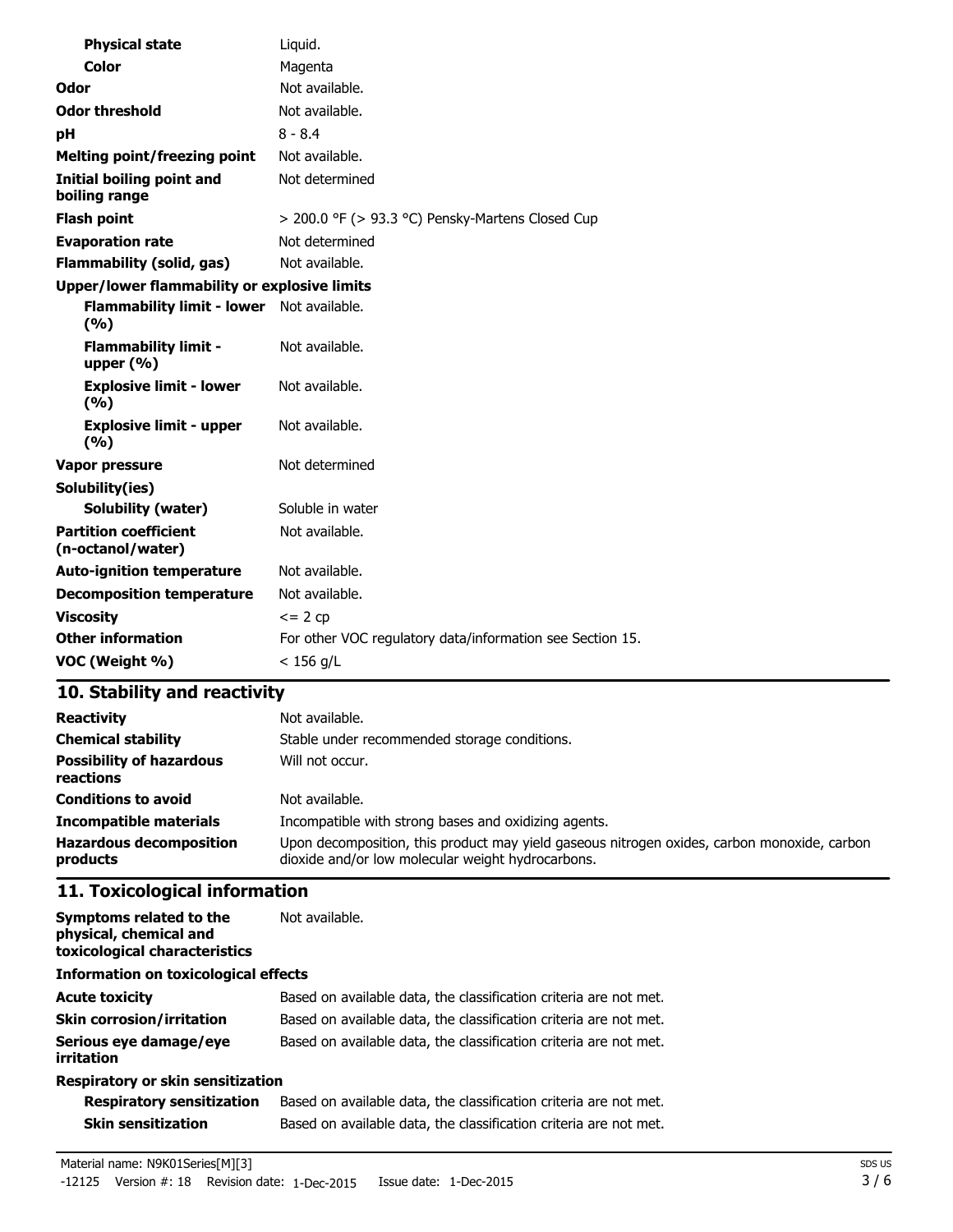| <b>Germ cell mutagenicity</b>                                      | Based on available data, the classification criteria are not met.                                                                                               |  |                                                                                                                                                                                                           |
|--------------------------------------------------------------------|-----------------------------------------------------------------------------------------------------------------------------------------------------------------|--|-----------------------------------------------------------------------------------------------------------------------------------------------------------------------------------------------------------|
| Carcinogenicity                                                    | Based on available data, the classification criteria are not met.                                                                                               |  |                                                                                                                                                                                                           |
| <b>Reproductive toxicity</b>                                       | Based on available data, the classification criteria are not met.                                                                                               |  |                                                                                                                                                                                                           |
| <b>Specific target organ toxicity</b><br>- single exposure         | Based on available data, the classification criteria are not met.                                                                                               |  |                                                                                                                                                                                                           |
| <b>Specific target organ toxicity</b><br>- repeated exposure       | Based on available data, the classification criteria are not met.                                                                                               |  |                                                                                                                                                                                                           |
| <b>Aspiration hazard</b>                                           | Based on available data, the classification criteria are not met.                                                                                               |  |                                                                                                                                                                                                           |
| <b>Further information</b>                                         | Complete toxicity data are not available for this specific formulation<br>Refer to Section 2 for potential health effects and Section 4 for first aid measures. |  |                                                                                                                                                                                                           |
| <b>Components</b>                                                  | <b>Species</b>                                                                                                                                                  |  | <b>Test Results</b>                                                                                                                                                                                       |
| 2-pyrrolidone (CAS 616-45-5)                                       |                                                                                                                                                                 |  |                                                                                                                                                                                                           |
| <b>Acute</b>                                                       |                                                                                                                                                                 |  |                                                                                                                                                                                                           |
| Oral                                                               |                                                                                                                                                                 |  |                                                                                                                                                                                                           |
| LD50                                                               | Guinea pig                                                                                                                                                      |  | 6500 mg/kg                                                                                                                                                                                                |
|                                                                    | Rat                                                                                                                                                             |  | 6500 mg/kg                                                                                                                                                                                                |
| 12. Ecological information                                         |                                                                                                                                                                 |  |                                                                                                                                                                                                           |
| <b>Aquatic toxicity</b>                                            | This product has not been tested for ecological effects.                                                                                                        |  |                                                                                                                                                                                                           |
| <b>Ecotoxicity</b>                                                 |                                                                                                                                                                 |  |                                                                                                                                                                                                           |
| <b>Components</b>                                                  | <b>Species</b>                                                                                                                                                  |  | <b>Test Results</b>                                                                                                                                                                                       |
| 2-pyrrolidone (CAS 616-45-5)<br><b>Aquatic</b>                     |                                                                                                                                                                 |  |                                                                                                                                                                                                           |
| Crustacea                                                          | <b>EC50</b><br>Water flea (Daphnia pulex)                                                                                                                       |  | 13.21 mg/l, 48 hours                                                                                                                                                                                      |
| <b>Persistence and degradability</b>                               | Not available.                                                                                                                                                  |  |                                                                                                                                                                                                           |
| <b>Bioaccumulative potential</b>                                   | Not available.                                                                                                                                                  |  |                                                                                                                                                                                                           |
| Partition coefficient n-octanol / water (log Kow)<br>2-pyrrolidone | $-0.85$                                                                                                                                                         |  |                                                                                                                                                                                                           |
| <b>Mobility in soil</b>                                            | Not available.                                                                                                                                                  |  |                                                                                                                                                                                                           |
| Other adverse effects                                              | Not available.                                                                                                                                                  |  |                                                                                                                                                                                                           |
| 13. Disposal considerations                                        |                                                                                                                                                                 |  |                                                                                                                                                                                                           |
| <b>Disposal instructions</b>                                       | Do not dispose of together with general office waste.<br>to Local, State, Federal, and Provincial Environmental Regulations.                                    |  | Do not allow this material to drain into sewers/water supplies. Dispose of waste material according                                                                                                       |
|                                                                    | available in your location, please visit http://www.hp.com/recycle.                                                                                             |  | HP's Planet Partners (trademark) supplies recycling program enables simple, convenient recycling of<br>HP original inkjet and LaserJet supplies. For more information and to determine if this service is |
| 14. Transport information                                          |                                                                                                                                                                 |  |                                                                                                                                                                                                           |
| <b>DOT</b>                                                         |                                                                                                                                                                 |  |                                                                                                                                                                                                           |
| Not regulated as dangerous goods.                                  |                                                                                                                                                                 |  |                                                                                                                                                                                                           |
| <b>IATA</b>                                                        |                                                                                                                                                                 |  |                                                                                                                                                                                                           |
| Not regulated as dangerous goods.                                  |                                                                                                                                                                 |  |                                                                                                                                                                                                           |
| <b>IMDG</b>                                                        |                                                                                                                                                                 |  |                                                                                                                                                                                                           |
| Not regulated as dangerous goods.                                  |                                                                                                                                                                 |  |                                                                                                                                                                                                           |
| <b>ADR</b>                                                         |                                                                                                                                                                 |  |                                                                                                                                                                                                           |
| Not regulated as dangerous goods.<br><b>Further information</b>    | Not a dangerous good under DOT, IATA, ADR, IMDG, or RID.                                                                                                        |  |                                                                                                                                                                                                           |
|                                                                    |                                                                                                                                                                 |  |                                                                                                                                                                                                           |
| 15. Regulatory information                                         |                                                                                                                                                                 |  |                                                                                                                                                                                                           |
| <b>US federal regulations</b>                                      | US TSCA 12(b): Does not contain listed chemicals.                                                                                                               |  |                                                                                                                                                                                                           |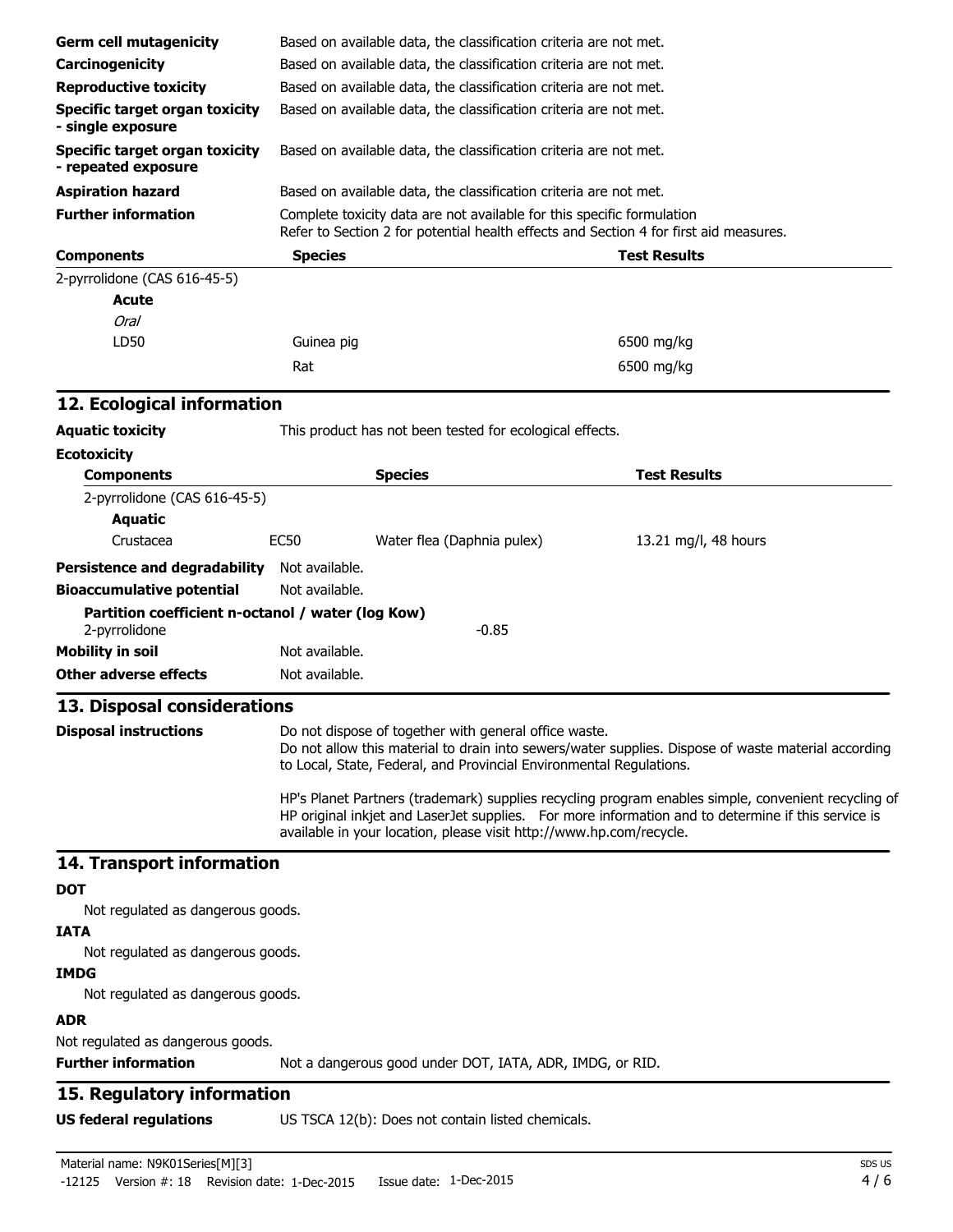|                                                                      | TSCA Section 12(b) Export Notification (40 CFR 707, Subpt. D)                                                                                                                                                                                                                                                                                                                                                                                                                                                        |
|----------------------------------------------------------------------|----------------------------------------------------------------------------------------------------------------------------------------------------------------------------------------------------------------------------------------------------------------------------------------------------------------------------------------------------------------------------------------------------------------------------------------------------------------------------------------------------------------------|
| Not regulated.                                                       |                                                                                                                                                                                                                                                                                                                                                                                                                                                                                                                      |
| <b>CERCLA Hazardous Substance List (40 CFR 302.4)</b><br>Not listed. |                                                                                                                                                                                                                                                                                                                                                                                                                                                                                                                      |
| <b>SARA 304 Emergency release notification</b>                       |                                                                                                                                                                                                                                                                                                                                                                                                                                                                                                                      |
| Not regulated.                                                       | OSHA Specifically Regulated Substances (29 CFR 1910.1001-1050)                                                                                                                                                                                                                                                                                                                                                                                                                                                       |
| Not listed.                                                          |                                                                                                                                                                                                                                                                                                                                                                                                                                                                                                                      |
|                                                                      | <b>Superfund Amendments and Reauthorization Act of 1986 (SARA)</b>                                                                                                                                                                                                                                                                                                                                                                                                                                                   |
| <b>Hazard categories</b>                                             | Immediate Hazard - No<br>Delayed Hazard - No<br>Fire Hazard - No<br>Pressure Hazard - No<br>Reactivity Hazard - No                                                                                                                                                                                                                                                                                                                                                                                                   |
| <b>SARA 302 Extremely hazardous substance</b>                        |                                                                                                                                                                                                                                                                                                                                                                                                                                                                                                                      |
| Not listed.                                                          |                                                                                                                                                                                                                                                                                                                                                                                                                                                                                                                      |
| <b>SARA 311/312</b><br><b>Hazardous chemical</b>                     | No                                                                                                                                                                                                                                                                                                                                                                                                                                                                                                                   |
| <b>Other federal regulations</b>                                     |                                                                                                                                                                                                                                                                                                                                                                                                                                                                                                                      |
| <b>Safe Drinking Water Act</b><br>(SDWA)                             | Not regulated.                                                                                                                                                                                                                                                                                                                                                                                                                                                                                                       |
| <b>US state regulations</b>                                          |                                                                                                                                                                                                                                                                                                                                                                                                                                                                                                                      |
| US. Massachusetts RTK - Substance List                               |                                                                                                                                                                                                                                                                                                                                                                                                                                                                                                                      |
| 2-pyrrolidone (CAS 616-45-5)                                         |                                                                                                                                                                                                                                                                                                                                                                                                                                                                                                                      |
|                                                                      | US. New Jersey Worker and Community Right-to-Know Act                                                                                                                                                                                                                                                                                                                                                                                                                                                                |
| Not listed.                                                          | US. Pennsylvania Worker and Community Right-to-Know Law                                                                                                                                                                                                                                                                                                                                                                                                                                                              |
| 2-pyrrolidone (CAS 616-45-5)                                         |                                                                                                                                                                                                                                                                                                                                                                                                                                                                                                                      |
| <b>US. Rhode Island RTK</b><br>Not regulated.                        |                                                                                                                                                                                                                                                                                                                                                                                                                                                                                                                      |
| <b>US. California Proposition 65</b>                                 |                                                                                                                                                                                                                                                                                                                                                                                                                                                                                                                      |
| Not Listed.                                                          |                                                                                                                                                                                                                                                                                                                                                                                                                                                                                                                      |
| <b>Other information</b>                                             | VOC content (less water, less exempt compounds) = $<$ 533 g/L (U.S. requirement, not for<br>emissions)                                                                                                                                                                                                                                                                                                                                                                                                               |
|                                                                      | VOC data based on formulation (Organic compounds minus solids)                                                                                                                                                                                                                                                                                                                                                                                                                                                       |
| <b>Regulatory information</b>                                        | All chemical substances in this HP product have been notified or are exempt from notification under<br>chemical substances notification laws in the following countries: US (TSCA), EU (EINECS/ELINCS),<br>Switzerland, Canada (DSL/NDSL), Australia, Japan, Philippines, South Korea, New Zealand, and<br>China.                                                                                                                                                                                                    |
|                                                                      | 16. Other information, including date of preparation or last revision                                                                                                                                                                                                                                                                                                                                                                                                                                                |
| Issue date                                                           | 1-Dec-2015                                                                                                                                                                                                                                                                                                                                                                                                                                                                                                           |
| <b>Revision date</b>                                                 | 1-Dec-2015                                                                                                                                                                                                                                                                                                                                                                                                                                                                                                           |
| <b>Version #</b>                                                     | 18                                                                                                                                                                                                                                                                                                                                                                                                                                                                                                                   |
| <b>Disclaimer</b>                                                    | This Safety Data Sheet document is provided without charge to customers of HP. Data is the most<br>current known to HP at the time of preparation of this document and is believed to be accurate. It<br>should not be construed as guaranteeing specific properties of the products as described or<br>suitability for a particular application. This document was prepared to the requirements of the<br>jurisdiction specified in Section 1 above and may not meet regulatory requirements in other<br>countries. |
| <b>Manufacturer information</b>                                      | HP                                                                                                                                                                                                                                                                                                                                                                                                                                                                                                                   |
|                                                                      | 1501 Page Mill Road<br>Palo Alto, CA 94304-1112 US<br>Direct 1-650-857-5020                                                                                                                                                                                                                                                                                                                                                                                                                                          |
|                                                                      |                                                                                                                                                                                                                                                                                                                                                                                                                                                                                                                      |
| Material name: N9K01Series[M][3]                                     | SDS US                                                                                                                                                                                                                                                                                                                                                                                                                                                                                                               |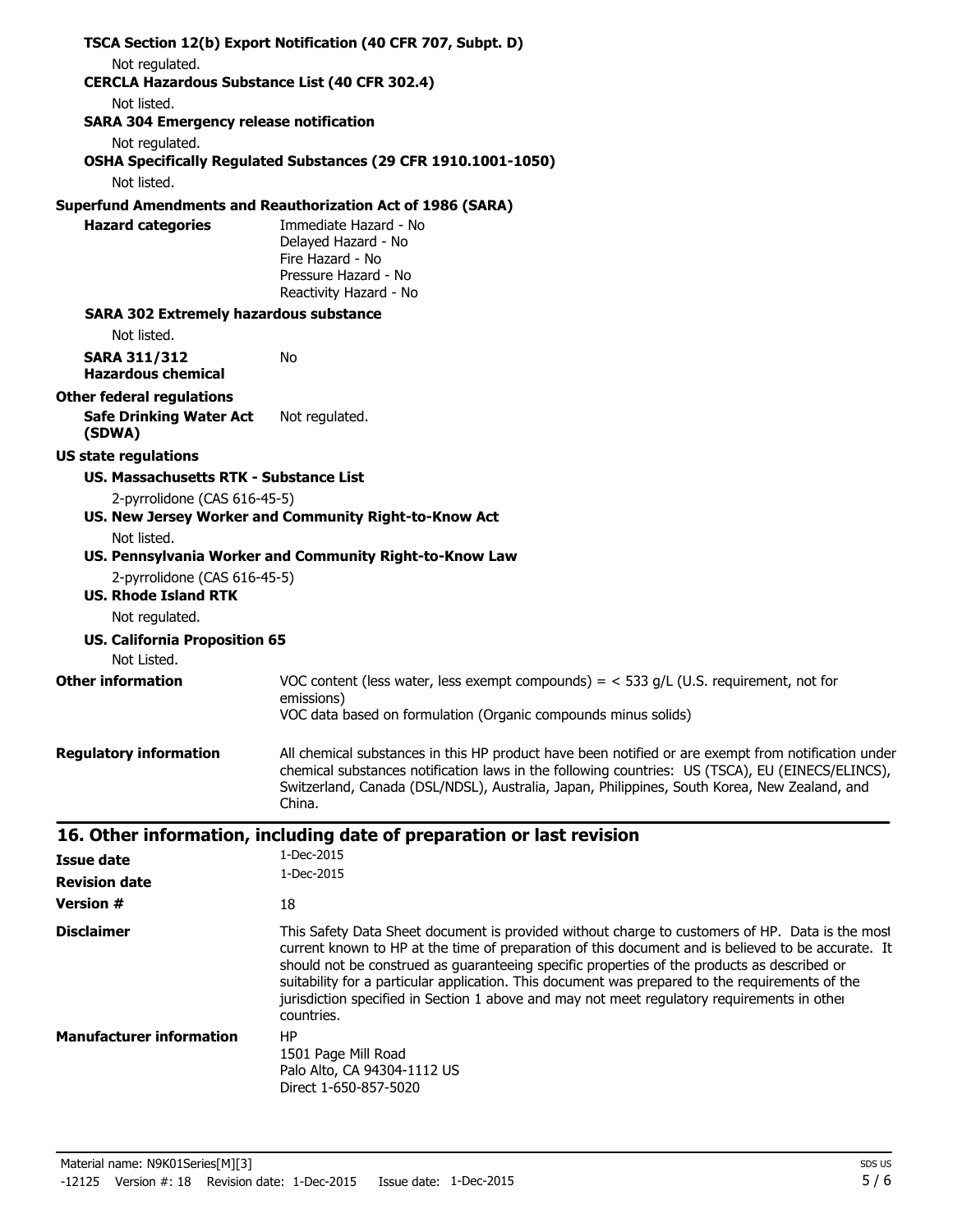#### **Explanation of abbreviations**

| <b>ACGIH</b>  | American Conference of Governmental Industrial Hygienists           |
|---------------|---------------------------------------------------------------------|
| <b>CAS</b>    | <b>Chemical Abstracts Service</b>                                   |
| <b>CERCLA</b> | Comprehensive Environmental Response Compensation and Liability Act |
| <b>CFR</b>    | Code of Federal Regulations                                         |
| <b>COC</b>    | Cleveland Open Cup                                                  |
| <b>DOT</b>    | Department of Transportation                                        |
| <b>EPCRA</b>  | Emergency Planning and Community Right-to-Know Act (aka SARA)       |
| <b>IARC</b>   | International Agency for Research on Cancer                         |
| <b>NIOSH</b>  | National Institute for Occupational Safety and Health               |
| <b>NTP</b>    | National Toxicology Program                                         |
| <b>OSHA</b>   | Occupational Safety and Health Administration                       |
| <b>PEL</b>    | Permissible Exposure Limit                                          |
| <b>RCRA</b>   | Resource Conservation and Recovery Act                              |
| <b>REC</b>    | Recommended                                                         |
| <b>REL</b>    | Recommended Exposure Limit                                          |
| <b>SARA</b>   | Superfund Amendments and Reauthorization Act of 1986                |
| <b>STEL</b>   | Short-Term Exposure Limit                                           |
| <b>TCLP</b>   | Toxicity Characteristics Leaching Procedure                         |
| <b>TLV</b>    | Threshold Limit Value                                               |
| <b>TSCA</b>   | <b>Toxic Substances Control Act</b>                                 |
| <b>VOC</b>    | Volatile Organic Compounds                                          |
|               |                                                                     |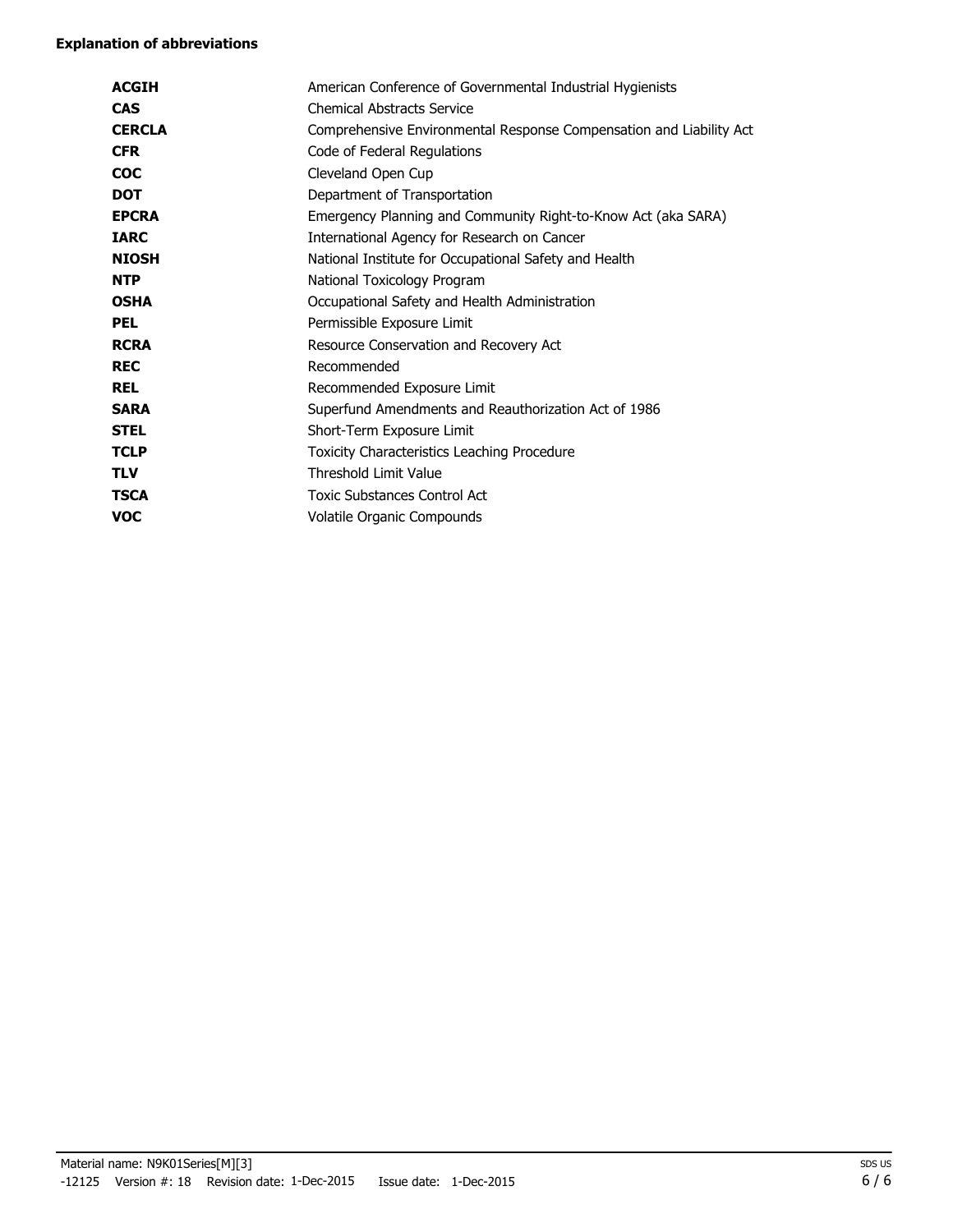

### **1. Identification**

| <b>Product identifier</b>       | N9K01Series[Y][3]                                                                                                                                                                                                                          |
|---------------------------------|--------------------------------------------------------------------------------------------------------------------------------------------------------------------------------------------------------------------------------------------|
| Other means of identification   | Not available.                                                                                                                                                                                                                             |
| Recommended use                 | Inkjet printing                                                                                                                                                                                                                            |
| <b>Recommended restrictions</b> | None known.                                                                                                                                                                                                                                |
| <b>Company identification</b>   | ΗP<br>1501 Page Mill Road<br>Palo Alto, CA 94304-1112<br><b>United States</b><br>Telephone 650-857-5020                                                                                                                                    |
|                                 | HP health effects line<br>(Toll-free within the US) 1-800-457-4209<br>(Direct) 1-760-710-0048<br><b>HP Customer Care Line</b><br>(Toll-free within the US) 1-800-474-6836<br>(Direct) 1-208-323-2551<br>Email: hpcustomer.inguiries@hp.com |

### **2. Hazard(s) identification**

| <b>Physical hazards</b>                      | Not classified.                                                                                                                                                                                                        |
|----------------------------------------------|------------------------------------------------------------------------------------------------------------------------------------------------------------------------------------------------------------------------|
| <b>Health hazards</b>                        | Not classified.                                                                                                                                                                                                        |
| <b>Environmental hazards</b>                 | Not classified.                                                                                                                                                                                                        |
| <b>OSHA defined hazards</b>                  | Not classified.                                                                                                                                                                                                        |
| Label elements                               |                                                                                                                                                                                                                        |
| <b>Hazard symbol</b>                         | None.                                                                                                                                                                                                                  |
| Signal word                                  | None.                                                                                                                                                                                                                  |
| <b>Hazard statement</b>                      | Not available.                                                                                                                                                                                                         |
| <b>Precautionary statement</b>               |                                                                                                                                                                                                                        |
| <b>Prevention</b>                            | Not available.                                                                                                                                                                                                         |
| <b>Response</b>                              | Not available.                                                                                                                                                                                                         |
| <b>Storage</b>                               | Not available.                                                                                                                                                                                                         |
| <b>Disposal</b>                              | Not available.                                                                                                                                                                                                         |
| Hazard(s) not otherwise<br>classified (HNOC) | Potential routes of overexposure to this product are skin and eye contact.<br>Inhalation of vapor and ingestion are not expected to be significant routes of exposure for this<br>product under normal use conditions. |
|                                              | Complete toxicity data are not available for this specific formulation.                                                                                                                                                |
| <b>Supplemental information</b>              | This product is not classified as hazardous according to OSHA CFR 1910.1200 (HazCom 2012).                                                                                                                             |

### **3. Composition/information on ingredients**

| <b>Chemical name</b>          | <b>Common name and synonyms</b> | <b>CAS number</b> | $\frac{0}{0}$ |
|-------------------------------|---------------------------------|-------------------|---------------|
| Water                         |                                 | 7732-18-5         | 65-85         |
| 2-pyrrolidone                 |                                 | 616-45-5          | < 7.5         |
| Yellow colorant               |                                 | Proprietary       | < 7.5         |
| magnesium nitrate hexahydrate |                                 | 13446-18-9        | < 2.5         |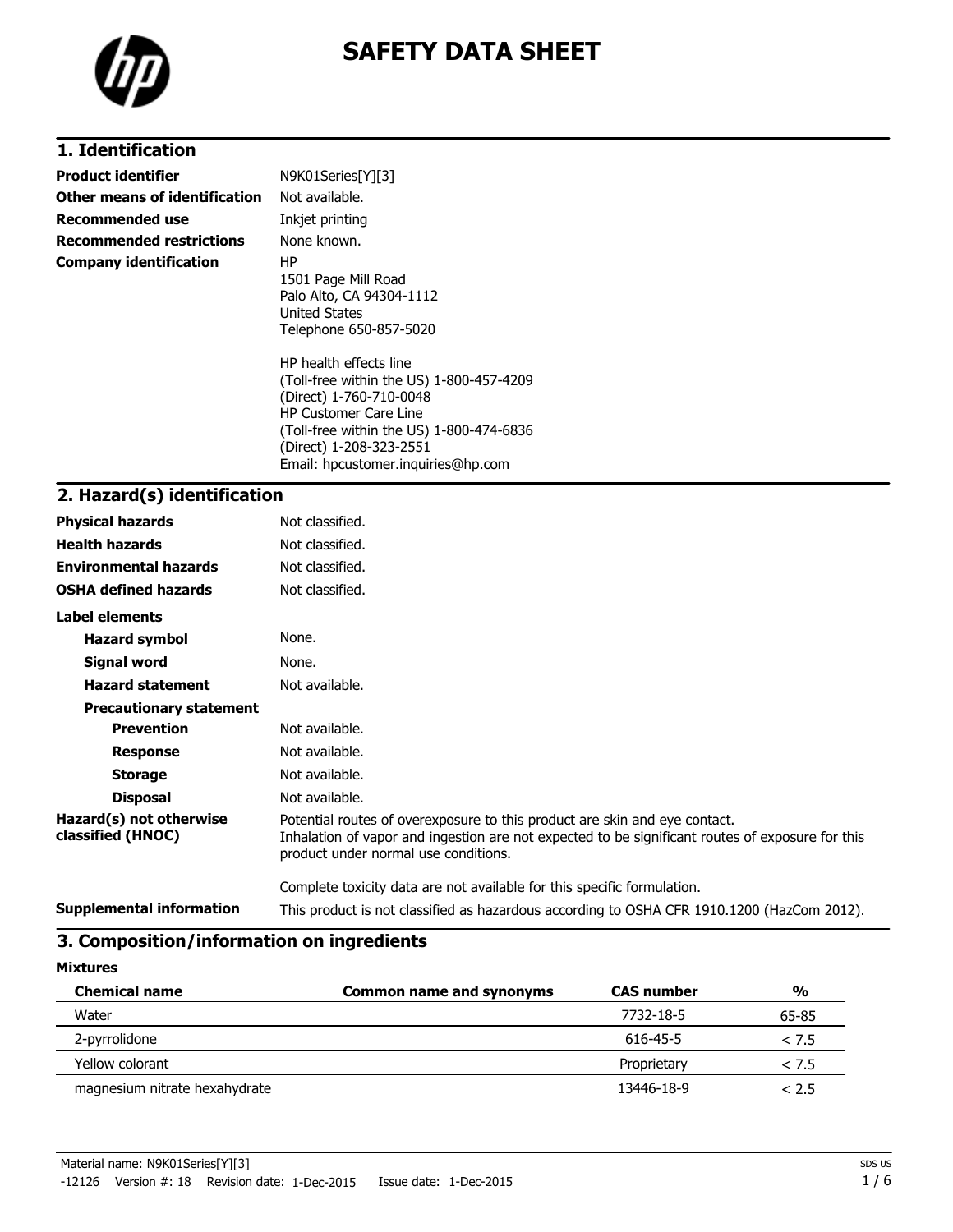| <b>Composition comments</b> | This ink supply contains an aqueous ink formulation.<br>This product has been evaluated using criteria specified in 29 CFR 1910.1200 (Hazard<br>Communication Standard). |
|-----------------------------|--------------------------------------------------------------------------------------------------------------------------------------------------------------------------|
| 4. First-aid measures       |                                                                                                                                                                          |

| <b>Inhalation</b>                                               | Remove to fresh air. If symptoms persist, get medical attention.                                                                                                                                   |
|-----------------------------------------------------------------|----------------------------------------------------------------------------------------------------------------------------------------------------------------------------------------------------|
| <b>Skin contact</b>                                             | Wash affected areas thoroughly with mild soap and water. Get medical attention if irritation<br>develops or persists.                                                                              |
| Eye contact                                                     | Do not rub eyes. Immediately flush with large amounts of clean, warm water (low pressure) for at<br>least 15 minutes or until particles are removed. If irritation persists get medical attention. |
| <b>Ingestion</b>                                                | If ingestion of a large amount does occur, seek medical attention.                                                                                                                                 |
| <b>Most important</b><br>symptoms/effects, acute and<br>delayed | Not available.                                                                                                                                                                                     |

### **5. Fire-fighting measures**

| Suitable extinguishing media                                               | Dry chemical, CO2, water spray or regular foam. |  |
|----------------------------------------------------------------------------|-------------------------------------------------|--|
| Unsuitable extinguishing<br>media                                          | None known.                                     |  |
| <b>Specific hazards arising from</b><br>the chemical                       | Not applicable.                                 |  |
| <b>Special protective equipment</b><br>and precautions for<br>firefighters | Not available.                                  |  |
| <b>Specific methods</b>                                                    | None established.                               |  |
| 6. Accidental release measures                                             |                                                 |  |
| Derconal precautions                                                       | Wear appropriate personal protective equipment  |  |

#### **Personal precautions, protective equipment and emergency procedures** Wear appropriate personal protective equipment.

| <b>Methods and materials for</b> | Dike the spilled material, where this is possible. Absorb with inert absorbent such as dry clay, sand |
|----------------------------------|-------------------------------------------------------------------------------------------------------|
| containment and cleaning up      | or diatomaceous earth, commercial sorbents, or recover using pumps.                                   |
| <b>Environmental precautions</b> | Do not let product enter drains. Do not flush into surface water or sanitary sewer system.            |

### **7. Handling and storage**

| <b>Precautions for safe handling</b>                                      | Avoid contact with skin, eyes and clothing.                               |
|---------------------------------------------------------------------------|---------------------------------------------------------------------------|
| Conditions for safe storage,<br>including any<br><b>incompatibilities</b> | Keep out of the reach of children. Keep away from excessive heat or cold. |

### **8. Exposure controls/personal protection**

| <b>Occupational exposure limits</b>        | No exposure limits noted for ingredient(s).                            |
|--------------------------------------------|------------------------------------------------------------------------|
| <b>Biological limit values</b>             | No biological exposure limits noted for the ingredient(s).             |
| <b>Exposure guidelines</b>                 | Exposure limits have not been established for this product.            |
| <b>Appropriate engineering</b><br>controls | Use in a well ventilated area.                                         |
|                                            | Individual protection measures, such as personal protective equipment  |
| Eye/face protection                        | Not available.                                                         |
| <b>Skin protection</b>                     |                                                                        |
| <b>Hand protection</b>                     | Not available.                                                         |
| <b>Other</b>                               | Not available.                                                         |
| <b>Respiratory protection</b>              | Not available.                                                         |
| <b>Thermal hazards</b>                     | Not available.                                                         |
| <b>General hygiene</b><br>considerations   | Handle in accordance with good industrial hygiene and safety practice. |

### **9. Physical and chemical properties**

#### **Appearance**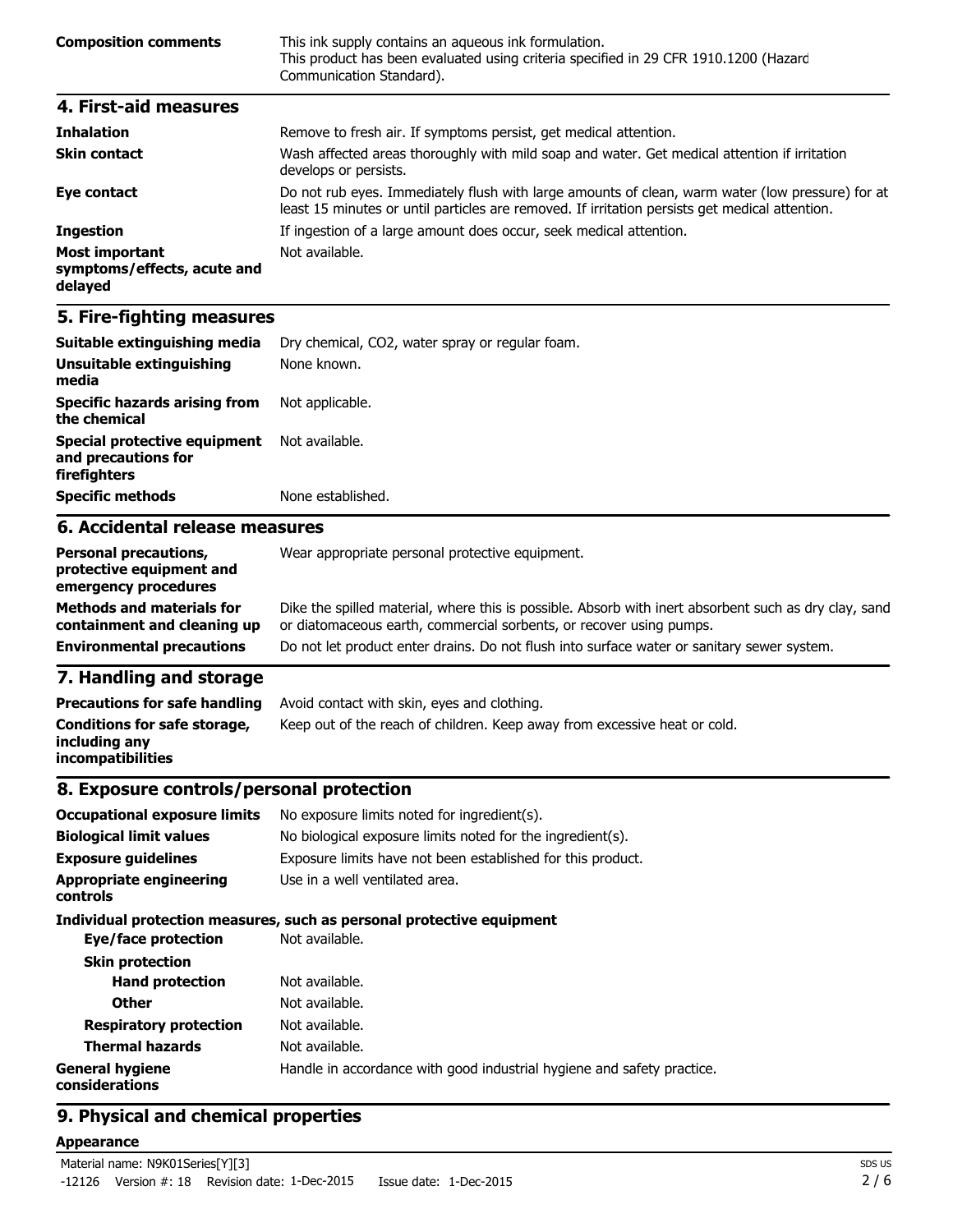| <b>Physical state</b>                               | Liquid.                                                   |
|-----------------------------------------------------|-----------------------------------------------------------|
| Color                                               | Yellow                                                    |
| Odor                                                | Not available.                                            |
| <b>Odor threshold</b>                               | Not available.                                            |
| рH                                                  | $8 - 8.4$                                                 |
| <b>Melting point/freezing point</b>                 | Not available.                                            |
| <b>Initial boiling point and</b><br>boiling range   | Not determined                                            |
| <b>Flash point</b>                                  | > 200.0 °F (> 93.3 °C) Pensky-Martens Closed Cup          |
| <b>Evaporation rate</b>                             | Not determined                                            |
| <b>Flammability (solid, gas)</b>                    | Not available.                                            |
| <b>Upper/lower flammability or explosive limits</b> |                                                           |
| <b>Flammability limit - lower</b><br>(%)            | Not available.                                            |
| <b>Flammability limit -</b><br>upper $(% )$         | Not available.                                            |
| <b>Explosive limit - lower</b><br>(%)               | Not available.                                            |
| <b>Explosive limit - upper</b><br>(9/6)             | Not available.                                            |
| <b>Vapor pressure</b>                               | Not determined                                            |
| Solubility(ies)                                     |                                                           |
| <b>Solubility (water)</b>                           | Soluble in water                                          |
| <b>Partition coefficient</b><br>(n-octanol/water)   | Not available.                                            |
| <b>Auto-ignition temperature</b>                    | Not available.                                            |
| <b>Decomposition temperature</b>                    | Not available.                                            |
| <b>Viscosity</b>                                    | $\leq$ 2 cp                                               |
| <b>Other information</b>                            | For other VOC regulatory data/information see Section 15. |
| VOC (Weight %)                                      | $< 155$ g/L                                               |

## **10. Stability and reactivity**

| <b>Reactivity</b>                            | Not available.                                                                                                                                   |
|----------------------------------------------|--------------------------------------------------------------------------------------------------------------------------------------------------|
| <b>Chemical stability</b>                    | Stable under recommended storage conditions.                                                                                                     |
| <b>Possibility of hazardous</b><br>reactions | Will not occur.                                                                                                                                  |
| <b>Conditions to avoid</b>                   | Not available.                                                                                                                                   |
| <b>Incompatible materials</b>                | Incompatible with strong bases and oxidizing agents.                                                                                             |
| <b>Hazardous decomposition</b><br>products   | Upon decomposition, this product may yield gaseous nitrogen oxides, carbon monoxide, carbon<br>dioxide and/or low molecular weight hydrocarbons. |

## **11. Toxicological information**

| Symptoms related to the<br>physical, chemical and<br>toxicological characteristics | Not available.                                                    |
|------------------------------------------------------------------------------------|-------------------------------------------------------------------|
| <b>Information on toxicological effects</b>                                        |                                                                   |
| <b>Acute toxicity</b>                                                              | Based on available data, the classification criteria are not met. |
| <b>Skin corrosion/irritation</b>                                                   | Based on available data, the classification criteria are not met. |
| Serious eye damage/eye<br>irritation                                               | Based on available data, the classification criteria are not met. |
| <b>Respiratory or skin sensitization</b>                                           |                                                                   |

### **Respiratory or skin sensitization**

| <b>Respiratory sensitization</b> | Based on available data, the classification criteria are not met. |
|----------------------------------|-------------------------------------------------------------------|
| <b>Skin sensitization</b>        | Based on available data, the classification criteria are not met. |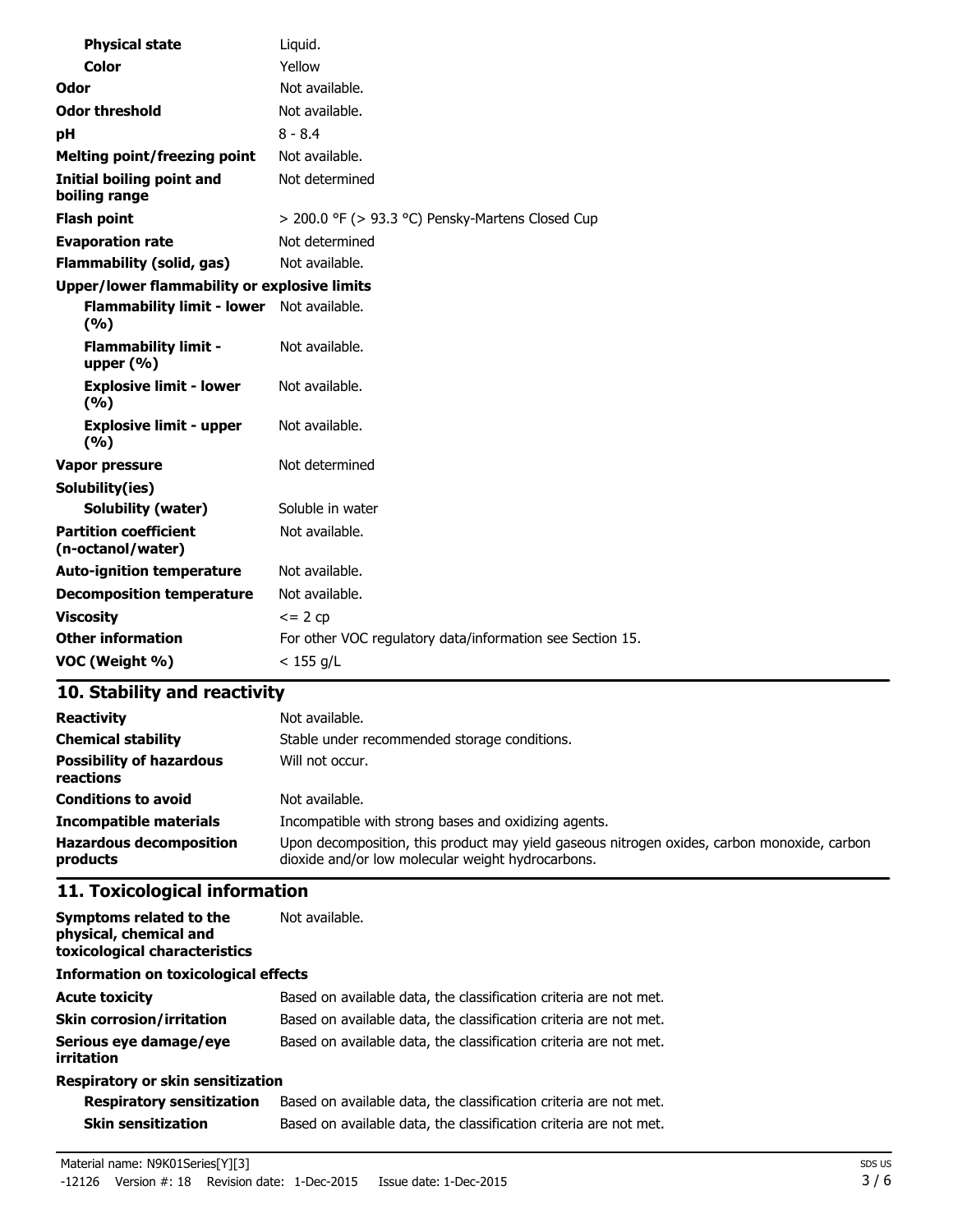| <b>Germ cell mutagenicity</b>                                      | Based on available data, the classification criteria are not met.                                                                                                                                                                                                                |                                                                                                                          |                                                                                                                                                                                                           |  |
|--------------------------------------------------------------------|----------------------------------------------------------------------------------------------------------------------------------------------------------------------------------------------------------------------------------------------------------------------------------|--------------------------------------------------------------------------------------------------------------------------|-----------------------------------------------------------------------------------------------------------------------------------------------------------------------------------------------------------|--|
| Carcinogenicity                                                    | Based on available data, the classification criteria are not met.<br>Based on available data, the classification criteria are not met.<br>Based on available data, the classification criteria are not met.<br>Based on available data, the classification criteria are not met. |                                                                                                                          |                                                                                                                                                                                                           |  |
| <b>Reproductive toxicity</b>                                       |                                                                                                                                                                                                                                                                                  |                                                                                                                          |                                                                                                                                                                                                           |  |
| Specific target organ toxicity<br>- single exposure                |                                                                                                                                                                                                                                                                                  |                                                                                                                          |                                                                                                                                                                                                           |  |
| <b>Specific target organ toxicity</b><br>- repeated exposure       |                                                                                                                                                                                                                                                                                  |                                                                                                                          |                                                                                                                                                                                                           |  |
| <b>Aspiration hazard</b>                                           |                                                                                                                                                                                                                                                                                  | Based on available data, the classification criteria are not met.                                                        |                                                                                                                                                                                                           |  |
| <b>Further information</b>                                         | Complete toxicity data are not available for this specific formulation<br>Refer to Section 2 for potential health effects and Section 4 for first aid measures.                                                                                                                  |                                                                                                                          |                                                                                                                                                                                                           |  |
| <b>Components</b>                                                  | <b>Species</b>                                                                                                                                                                                                                                                                   |                                                                                                                          | <b>Test Results</b>                                                                                                                                                                                       |  |
| 2-pyrrolidone (CAS 616-45-5)                                       |                                                                                                                                                                                                                                                                                  |                                                                                                                          |                                                                                                                                                                                                           |  |
| Acute                                                              |                                                                                                                                                                                                                                                                                  |                                                                                                                          |                                                                                                                                                                                                           |  |
| <b>Oral</b>                                                        |                                                                                                                                                                                                                                                                                  |                                                                                                                          |                                                                                                                                                                                                           |  |
| LD50                                                               | Guinea pig                                                                                                                                                                                                                                                                       |                                                                                                                          | 6500 mg/kg                                                                                                                                                                                                |  |
|                                                                    | Rat                                                                                                                                                                                                                                                                              |                                                                                                                          | 6500 mg/kg                                                                                                                                                                                                |  |
| 12. Ecological information                                         |                                                                                                                                                                                                                                                                                  |                                                                                                                          |                                                                                                                                                                                                           |  |
| <b>Aquatic toxicity</b>                                            |                                                                                                                                                                                                                                                                                  | This product has not been tested for ecological effects.                                                                 |                                                                                                                                                                                                           |  |
| <b>Ecotoxicity</b>                                                 |                                                                                                                                                                                                                                                                                  |                                                                                                                          |                                                                                                                                                                                                           |  |
| <b>Components</b>                                                  |                                                                                                                                                                                                                                                                                  | <b>Species</b>                                                                                                           | <b>Test Results</b>                                                                                                                                                                                       |  |
| 2-pyrrolidone (CAS 616-45-5)<br><b>Aquatic</b>                     |                                                                                                                                                                                                                                                                                  |                                                                                                                          |                                                                                                                                                                                                           |  |
| Crustacea                                                          | <b>EC50</b>                                                                                                                                                                                                                                                                      | Water flea (Daphnia pulex)                                                                                               | 13.21 mg/l, 48 hours                                                                                                                                                                                      |  |
| <b>Persistence and degradability</b>                               | Not available.                                                                                                                                                                                                                                                                   |                                                                                                                          |                                                                                                                                                                                                           |  |
| <b>Bioaccumulative potential</b>                                   | Not available.                                                                                                                                                                                                                                                                   |                                                                                                                          |                                                                                                                                                                                                           |  |
| Partition coefficient n-octanol / water (log Kow)<br>2-pyrrolidone |                                                                                                                                                                                                                                                                                  | $-0.85$                                                                                                                  |                                                                                                                                                                                                           |  |
| <b>Mobility in soil</b>                                            | Not available.                                                                                                                                                                                                                                                                   |                                                                                                                          |                                                                                                                                                                                                           |  |
| Other adverse effects                                              | Not available.                                                                                                                                                                                                                                                                   |                                                                                                                          |                                                                                                                                                                                                           |  |
| 13. Disposal considerations                                        |                                                                                                                                                                                                                                                                                  |                                                                                                                          |                                                                                                                                                                                                           |  |
| <b>Disposal instructions</b>                                       | Regulations.                                                                                                                                                                                                                                                                     | Do not dispose of together with general office waste.<br>Do not allow this material to drain into sewers/water supplies. | Dispose of waste material according to Local, State, Federal, and Provincial Environmental                                                                                                                |  |
|                                                                    |                                                                                                                                                                                                                                                                                  | available in your location, please visit http://www.hp.com/recycle.                                                      | HP's Planet Partners (trademark) supplies recycling program enables simple, convenient recycling of<br>HP original inkjet and LaserJet supplies. For more information and to determine if this service is |  |
| 14. Transport information                                          |                                                                                                                                                                                                                                                                                  |                                                                                                                          |                                                                                                                                                                                                           |  |
| <b>DOT</b>                                                         |                                                                                                                                                                                                                                                                                  |                                                                                                                          |                                                                                                                                                                                                           |  |
| Not regulated as dangerous goods.                                  |                                                                                                                                                                                                                                                                                  |                                                                                                                          |                                                                                                                                                                                                           |  |
| <b>IATA</b>                                                        |                                                                                                                                                                                                                                                                                  |                                                                                                                          |                                                                                                                                                                                                           |  |
| Not regulated as dangerous goods.                                  |                                                                                                                                                                                                                                                                                  |                                                                                                                          |                                                                                                                                                                                                           |  |
| <b>IMDG</b><br>Not regulated as dangerous goods.                   |                                                                                                                                                                                                                                                                                  |                                                                                                                          |                                                                                                                                                                                                           |  |
| <b>ADR</b>                                                         |                                                                                                                                                                                                                                                                                  |                                                                                                                          |                                                                                                                                                                                                           |  |
| Not regulated as dangerous goods.<br><b>Further information</b>    |                                                                                                                                                                                                                                                                                  | Not a dangerous good under DOT, IATA, ADR, IMDG, or RID.                                                                 |                                                                                                                                                                                                           |  |
| 15. Regulatory information                                         |                                                                                                                                                                                                                                                                                  |                                                                                                                          |                                                                                                                                                                                                           |  |
| <b>US federal regulations</b>                                      |                                                                                                                                                                                                                                                                                  | US TSCA 12(b): Does not contain listed chemicals.                                                                        |                                                                                                                                                                                                           |  |
|                                                                    |                                                                                                                                                                                                                                                                                  |                                                                                                                          |                                                                                                                                                                                                           |  |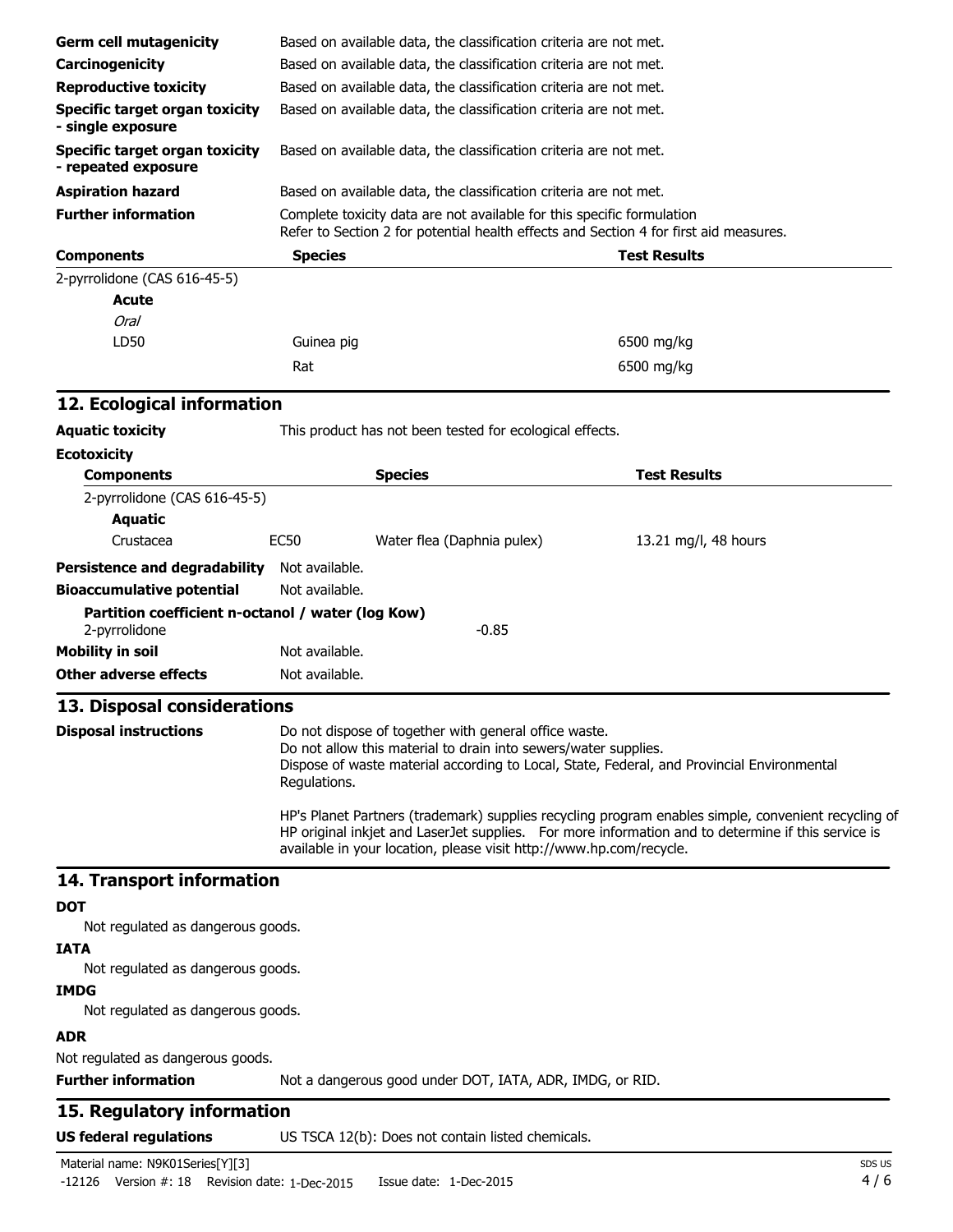| Not regulated.<br><b>CERCLA Hazardous Substance List (40 CFR 302.4)</b><br>Not listed.<br><b>SARA 304 Emergency release notification</b><br>Not regulated.<br>OSHA Specifically Regulated Substances (29 CFR 1910.1001-1050)<br>Not listed.<br><b>Superfund Amendments and Reauthorization Act of 1986 (SARA)</b><br><b>Hazard categories</b><br>Immediate Hazard - No<br>Delayed Hazard - No<br>Fire Hazard - No<br>Pressure Hazard - No<br>Reactivity Hazard - No<br><b>SARA 302 Extremely hazardous substance</b><br>Not listed.<br><b>SARA 311/312</b><br>No<br><b>Hazardous chemical</b><br><b>Other federal regulations</b><br><b>Safe Drinking Water Act</b><br>Not regulated.<br>(SDWA)<br><b>US state regulations</b><br><b>US. Massachusetts RTK - Substance List</b><br>2-pyrrolidone (CAS 616-45-5)<br>US. New Jersey Worker and Community Right-to-Know Act<br>Not listed.<br>US. Pennsylvania Worker and Community Right-to-Know Law<br>2-pyrrolidone (CAS 616-45-5)<br><b>US. Rhode Island RTK</b><br>Not regulated.<br><b>US. California Proposition 65</b><br>Not Listed.<br><b>Other information</b><br>VOC content (less water, less exempt compounds) = $<$ 527 g/L (U.S. requirement, not for<br>emissions)<br>VOC data based on formulation (Organic compounds minus solids)<br><b>Regulatory information</b><br>All chemical substances in this HP product have been notified or are exempt from notification under<br>chemical substances notification laws in the following countries: US (TSCA), EU (EINECS/ELINCS),<br>Switzerland, Canada (DSL/NDSL), Australia, Japan, Philippines, South Korea, New Zealand, and<br>China.<br>16. Other information, including date of preparation or last revision<br>1-Dec-2015<br><b>Issue date</b><br>1-Dec-2015<br><b>Revision date</b><br><b>Version #</b><br>18<br><b>Disclaimer</b><br>This Safety Data Sheet document is provided without charge to customers of HP. Data is the most<br>current known to HP at the time of preparation of this document and is believed to be accurate. It<br>should not be construed as guaranteeing specific properties of the products as described or<br>suitability for a particular application. This document was prepared to the requirements of the<br>jurisdiction specified in Section 1 above and may not meet regulatory requirements in other<br>countries.<br><b>Manufacturer information</b><br><b>HP</b><br>1501 Page Mill Road<br>Palo Alto, CA 94304-1112 US<br>Direct 1-650-857-5020<br>Material name: N9K01Series[Y][3]<br>SDS US<br>5/6<br>$-12126$ Version $\#$ : 18 Revision date: 1-Dec-2015<br>Issue date: 1-Dec-2015 | TSCA Section 12(b) Export Notification (40 CFR 707, Subpt. D) |
|---------------------------------------------------------------------------------------------------------------------------------------------------------------------------------------------------------------------------------------------------------------------------------------------------------------------------------------------------------------------------------------------------------------------------------------------------------------------------------------------------------------------------------------------------------------------------------------------------------------------------------------------------------------------------------------------------------------------------------------------------------------------------------------------------------------------------------------------------------------------------------------------------------------------------------------------------------------------------------------------------------------------------------------------------------------------------------------------------------------------------------------------------------------------------------------------------------------------------------------------------------------------------------------------------------------------------------------------------------------------------------------------------------------------------------------------------------------------------------------------------------------------------------------------------------------------------------------------------------------------------------------------------------------------------------------------------------------------------------------------------------------------------------------------------------------------------------------------------------------------------------------------------------------------------------------------------------------------------------------------------------------------------------------------------------------------------------------------------------------------------------------------------------------------------------------------------------------------------------------------------------------------------------------------------------------------------------------------------------------------------------------------------------------------------------------------------------------------------------------------------------------------------------------------------------------------------------------------------------------------------------------------------------|---------------------------------------------------------------|
|                                                                                                                                                                                                                                                                                                                                                                                                                                                                                                                                                                                                                                                                                                                                                                                                                                                                                                                                                                                                                                                                                                                                                                                                                                                                                                                                                                                                                                                                                                                                                                                                                                                                                                                                                                                                                                                                                                                                                                                                                                                                                                                                                                                                                                                                                                                                                                                                                                                                                                                                                                                                                                                         |                                                               |
|                                                                                                                                                                                                                                                                                                                                                                                                                                                                                                                                                                                                                                                                                                                                                                                                                                                                                                                                                                                                                                                                                                                                                                                                                                                                                                                                                                                                                                                                                                                                                                                                                                                                                                                                                                                                                                                                                                                                                                                                                                                                                                                                                                                                                                                                                                                                                                                                                                                                                                                                                                                                                                                         |                                                               |
|                                                                                                                                                                                                                                                                                                                                                                                                                                                                                                                                                                                                                                                                                                                                                                                                                                                                                                                                                                                                                                                                                                                                                                                                                                                                                                                                                                                                                                                                                                                                                                                                                                                                                                                                                                                                                                                                                                                                                                                                                                                                                                                                                                                                                                                                                                                                                                                                                                                                                                                                                                                                                                                         |                                                               |
|                                                                                                                                                                                                                                                                                                                                                                                                                                                                                                                                                                                                                                                                                                                                                                                                                                                                                                                                                                                                                                                                                                                                                                                                                                                                                                                                                                                                                                                                                                                                                                                                                                                                                                                                                                                                                                                                                                                                                                                                                                                                                                                                                                                                                                                                                                                                                                                                                                                                                                                                                                                                                                                         |                                                               |
|                                                                                                                                                                                                                                                                                                                                                                                                                                                                                                                                                                                                                                                                                                                                                                                                                                                                                                                                                                                                                                                                                                                                                                                                                                                                                                                                                                                                                                                                                                                                                                                                                                                                                                                                                                                                                                                                                                                                                                                                                                                                                                                                                                                                                                                                                                                                                                                                                                                                                                                                                                                                                                                         |                                                               |
|                                                                                                                                                                                                                                                                                                                                                                                                                                                                                                                                                                                                                                                                                                                                                                                                                                                                                                                                                                                                                                                                                                                                                                                                                                                                                                                                                                                                                                                                                                                                                                                                                                                                                                                                                                                                                                                                                                                                                                                                                                                                                                                                                                                                                                                                                                                                                                                                                                                                                                                                                                                                                                                         |                                                               |
|                                                                                                                                                                                                                                                                                                                                                                                                                                                                                                                                                                                                                                                                                                                                                                                                                                                                                                                                                                                                                                                                                                                                                                                                                                                                                                                                                                                                                                                                                                                                                                                                                                                                                                                                                                                                                                                                                                                                                                                                                                                                                                                                                                                                                                                                                                                                                                                                                                                                                                                                                                                                                                                         |                                                               |
|                                                                                                                                                                                                                                                                                                                                                                                                                                                                                                                                                                                                                                                                                                                                                                                                                                                                                                                                                                                                                                                                                                                                                                                                                                                                                                                                                                                                                                                                                                                                                                                                                                                                                                                                                                                                                                                                                                                                                                                                                                                                                                                                                                                                                                                                                                                                                                                                                                                                                                                                                                                                                                                         |                                                               |
|                                                                                                                                                                                                                                                                                                                                                                                                                                                                                                                                                                                                                                                                                                                                                                                                                                                                                                                                                                                                                                                                                                                                                                                                                                                                                                                                                                                                                                                                                                                                                                                                                                                                                                                                                                                                                                                                                                                                                                                                                                                                                                                                                                                                                                                                                                                                                                                                                                                                                                                                                                                                                                                         |                                                               |
|                                                                                                                                                                                                                                                                                                                                                                                                                                                                                                                                                                                                                                                                                                                                                                                                                                                                                                                                                                                                                                                                                                                                                                                                                                                                                                                                                                                                                                                                                                                                                                                                                                                                                                                                                                                                                                                                                                                                                                                                                                                                                                                                                                                                                                                                                                                                                                                                                                                                                                                                                                                                                                                         |                                                               |
|                                                                                                                                                                                                                                                                                                                                                                                                                                                                                                                                                                                                                                                                                                                                                                                                                                                                                                                                                                                                                                                                                                                                                                                                                                                                                                                                                                                                                                                                                                                                                                                                                                                                                                                                                                                                                                                                                                                                                                                                                                                                                                                                                                                                                                                                                                                                                                                                                                                                                                                                                                                                                                                         |                                                               |
|                                                                                                                                                                                                                                                                                                                                                                                                                                                                                                                                                                                                                                                                                                                                                                                                                                                                                                                                                                                                                                                                                                                                                                                                                                                                                                                                                                                                                                                                                                                                                                                                                                                                                                                                                                                                                                                                                                                                                                                                                                                                                                                                                                                                                                                                                                                                                                                                                                                                                                                                                                                                                                                         |                                                               |
|                                                                                                                                                                                                                                                                                                                                                                                                                                                                                                                                                                                                                                                                                                                                                                                                                                                                                                                                                                                                                                                                                                                                                                                                                                                                                                                                                                                                                                                                                                                                                                                                                                                                                                                                                                                                                                                                                                                                                                                                                                                                                                                                                                                                                                                                                                                                                                                                                                                                                                                                                                                                                                                         |                                                               |
|                                                                                                                                                                                                                                                                                                                                                                                                                                                                                                                                                                                                                                                                                                                                                                                                                                                                                                                                                                                                                                                                                                                                                                                                                                                                                                                                                                                                                                                                                                                                                                                                                                                                                                                                                                                                                                                                                                                                                                                                                                                                                                                                                                                                                                                                                                                                                                                                                                                                                                                                                                                                                                                         |                                                               |
|                                                                                                                                                                                                                                                                                                                                                                                                                                                                                                                                                                                                                                                                                                                                                                                                                                                                                                                                                                                                                                                                                                                                                                                                                                                                                                                                                                                                                                                                                                                                                                                                                                                                                                                                                                                                                                                                                                                                                                                                                                                                                                                                                                                                                                                                                                                                                                                                                                                                                                                                                                                                                                                         |                                                               |
|                                                                                                                                                                                                                                                                                                                                                                                                                                                                                                                                                                                                                                                                                                                                                                                                                                                                                                                                                                                                                                                                                                                                                                                                                                                                                                                                                                                                                                                                                                                                                                                                                                                                                                                                                                                                                                                                                                                                                                                                                                                                                                                                                                                                                                                                                                                                                                                                                                                                                                                                                                                                                                                         |                                                               |
|                                                                                                                                                                                                                                                                                                                                                                                                                                                                                                                                                                                                                                                                                                                                                                                                                                                                                                                                                                                                                                                                                                                                                                                                                                                                                                                                                                                                                                                                                                                                                                                                                                                                                                                                                                                                                                                                                                                                                                                                                                                                                                                                                                                                                                                                                                                                                                                                                                                                                                                                                                                                                                                         |                                                               |
|                                                                                                                                                                                                                                                                                                                                                                                                                                                                                                                                                                                                                                                                                                                                                                                                                                                                                                                                                                                                                                                                                                                                                                                                                                                                                                                                                                                                                                                                                                                                                                                                                                                                                                                                                                                                                                                                                                                                                                                                                                                                                                                                                                                                                                                                                                                                                                                                                                                                                                                                                                                                                                                         |                                                               |
|                                                                                                                                                                                                                                                                                                                                                                                                                                                                                                                                                                                                                                                                                                                                                                                                                                                                                                                                                                                                                                                                                                                                                                                                                                                                                                                                                                                                                                                                                                                                                                                                                                                                                                                                                                                                                                                                                                                                                                                                                                                                                                                                                                                                                                                                                                                                                                                                                                                                                                                                                                                                                                                         |                                                               |
|                                                                                                                                                                                                                                                                                                                                                                                                                                                                                                                                                                                                                                                                                                                                                                                                                                                                                                                                                                                                                                                                                                                                                                                                                                                                                                                                                                                                                                                                                                                                                                                                                                                                                                                                                                                                                                                                                                                                                                                                                                                                                                                                                                                                                                                                                                                                                                                                                                                                                                                                                                                                                                                         |                                                               |
|                                                                                                                                                                                                                                                                                                                                                                                                                                                                                                                                                                                                                                                                                                                                                                                                                                                                                                                                                                                                                                                                                                                                                                                                                                                                                                                                                                                                                                                                                                                                                                                                                                                                                                                                                                                                                                                                                                                                                                                                                                                                                                                                                                                                                                                                                                                                                                                                                                                                                                                                                                                                                                                         |                                                               |
|                                                                                                                                                                                                                                                                                                                                                                                                                                                                                                                                                                                                                                                                                                                                                                                                                                                                                                                                                                                                                                                                                                                                                                                                                                                                                                                                                                                                                                                                                                                                                                                                                                                                                                                                                                                                                                                                                                                                                                                                                                                                                                                                                                                                                                                                                                                                                                                                                                                                                                                                                                                                                                                         |                                                               |
|                                                                                                                                                                                                                                                                                                                                                                                                                                                                                                                                                                                                                                                                                                                                                                                                                                                                                                                                                                                                                                                                                                                                                                                                                                                                                                                                                                                                                                                                                                                                                                                                                                                                                                                                                                                                                                                                                                                                                                                                                                                                                                                                                                                                                                                                                                                                                                                                                                                                                                                                                                                                                                                         |                                                               |
|                                                                                                                                                                                                                                                                                                                                                                                                                                                                                                                                                                                                                                                                                                                                                                                                                                                                                                                                                                                                                                                                                                                                                                                                                                                                                                                                                                                                                                                                                                                                                                                                                                                                                                                                                                                                                                                                                                                                                                                                                                                                                                                                                                                                                                                                                                                                                                                                                                                                                                                                                                                                                                                         |                                                               |
|                                                                                                                                                                                                                                                                                                                                                                                                                                                                                                                                                                                                                                                                                                                                                                                                                                                                                                                                                                                                                                                                                                                                                                                                                                                                                                                                                                                                                                                                                                                                                                                                                                                                                                                                                                                                                                                                                                                                                                                                                                                                                                                                                                                                                                                                                                                                                                                                                                                                                                                                                                                                                                                         |                                                               |
|                                                                                                                                                                                                                                                                                                                                                                                                                                                                                                                                                                                                                                                                                                                                                                                                                                                                                                                                                                                                                                                                                                                                                                                                                                                                                                                                                                                                                                                                                                                                                                                                                                                                                                                                                                                                                                                                                                                                                                                                                                                                                                                                                                                                                                                                                                                                                                                                                                                                                                                                                                                                                                                         |                                                               |
|                                                                                                                                                                                                                                                                                                                                                                                                                                                                                                                                                                                                                                                                                                                                                                                                                                                                                                                                                                                                                                                                                                                                                                                                                                                                                                                                                                                                                                                                                                                                                                                                                                                                                                                                                                                                                                                                                                                                                                                                                                                                                                                                                                                                                                                                                                                                                                                                                                                                                                                                                                                                                                                         |                                                               |
|                                                                                                                                                                                                                                                                                                                                                                                                                                                                                                                                                                                                                                                                                                                                                                                                                                                                                                                                                                                                                                                                                                                                                                                                                                                                                                                                                                                                                                                                                                                                                                                                                                                                                                                                                                                                                                                                                                                                                                                                                                                                                                                                                                                                                                                                                                                                                                                                                                                                                                                                                                                                                                                         |                                                               |
|                                                                                                                                                                                                                                                                                                                                                                                                                                                                                                                                                                                                                                                                                                                                                                                                                                                                                                                                                                                                                                                                                                                                                                                                                                                                                                                                                                                                                                                                                                                                                                                                                                                                                                                                                                                                                                                                                                                                                                                                                                                                                                                                                                                                                                                                                                                                                                                                                                                                                                                                                                                                                                                         |                                                               |
|                                                                                                                                                                                                                                                                                                                                                                                                                                                                                                                                                                                                                                                                                                                                                                                                                                                                                                                                                                                                                                                                                                                                                                                                                                                                                                                                                                                                                                                                                                                                                                                                                                                                                                                                                                                                                                                                                                                                                                                                                                                                                                                                                                                                                                                                                                                                                                                                                                                                                                                                                                                                                                                         |                                                               |
|                                                                                                                                                                                                                                                                                                                                                                                                                                                                                                                                                                                                                                                                                                                                                                                                                                                                                                                                                                                                                                                                                                                                                                                                                                                                                                                                                                                                                                                                                                                                                                                                                                                                                                                                                                                                                                                                                                                                                                                                                                                                                                                                                                                                                                                                                                                                                                                                                                                                                                                                                                                                                                                         |                                                               |
|                                                                                                                                                                                                                                                                                                                                                                                                                                                                                                                                                                                                                                                                                                                                                                                                                                                                                                                                                                                                                                                                                                                                                                                                                                                                                                                                                                                                                                                                                                                                                                                                                                                                                                                                                                                                                                                                                                                                                                                                                                                                                                                                                                                                                                                                                                                                                                                                                                                                                                                                                                                                                                                         |                                                               |
|                                                                                                                                                                                                                                                                                                                                                                                                                                                                                                                                                                                                                                                                                                                                                                                                                                                                                                                                                                                                                                                                                                                                                                                                                                                                                                                                                                                                                                                                                                                                                                                                                                                                                                                                                                                                                                                                                                                                                                                                                                                                                                                                                                                                                                                                                                                                                                                                                                                                                                                                                                                                                                                         |                                                               |
|                                                                                                                                                                                                                                                                                                                                                                                                                                                                                                                                                                                                                                                                                                                                                                                                                                                                                                                                                                                                                                                                                                                                                                                                                                                                                                                                                                                                                                                                                                                                                                                                                                                                                                                                                                                                                                                                                                                                                                                                                                                                                                                                                                                                                                                                                                                                                                                                                                                                                                                                                                                                                                                         |                                                               |
|                                                                                                                                                                                                                                                                                                                                                                                                                                                                                                                                                                                                                                                                                                                                                                                                                                                                                                                                                                                                                                                                                                                                                                                                                                                                                                                                                                                                                                                                                                                                                                                                                                                                                                                                                                                                                                                                                                                                                                                                                                                                                                                                                                                                                                                                                                                                                                                                                                                                                                                                                                                                                                                         |                                                               |
|                                                                                                                                                                                                                                                                                                                                                                                                                                                                                                                                                                                                                                                                                                                                                                                                                                                                                                                                                                                                                                                                                                                                                                                                                                                                                                                                                                                                                                                                                                                                                                                                                                                                                                                                                                                                                                                                                                                                                                                                                                                                                                                                                                                                                                                                                                                                                                                                                                                                                                                                                                                                                                                         |                                                               |
|                                                                                                                                                                                                                                                                                                                                                                                                                                                                                                                                                                                                                                                                                                                                                                                                                                                                                                                                                                                                                                                                                                                                                                                                                                                                                                                                                                                                                                                                                                                                                                                                                                                                                                                                                                                                                                                                                                                                                                                                                                                                                                                                                                                                                                                                                                                                                                                                                                                                                                                                                                                                                                                         |                                                               |
|                                                                                                                                                                                                                                                                                                                                                                                                                                                                                                                                                                                                                                                                                                                                                                                                                                                                                                                                                                                                                                                                                                                                                                                                                                                                                                                                                                                                                                                                                                                                                                                                                                                                                                                                                                                                                                                                                                                                                                                                                                                                                                                                                                                                                                                                                                                                                                                                                                                                                                                                                                                                                                                         |                                                               |
|                                                                                                                                                                                                                                                                                                                                                                                                                                                                                                                                                                                                                                                                                                                                                                                                                                                                                                                                                                                                                                                                                                                                                                                                                                                                                                                                                                                                                                                                                                                                                                                                                                                                                                                                                                                                                                                                                                                                                                                                                                                                                                                                                                                                                                                                                                                                                                                                                                                                                                                                                                                                                                                         |                                                               |
|                                                                                                                                                                                                                                                                                                                                                                                                                                                                                                                                                                                                                                                                                                                                                                                                                                                                                                                                                                                                                                                                                                                                                                                                                                                                                                                                                                                                                                                                                                                                                                                                                                                                                                                                                                                                                                                                                                                                                                                                                                                                                                                                                                                                                                                                                                                                                                                                                                                                                                                                                                                                                                                         |                                                               |
|                                                                                                                                                                                                                                                                                                                                                                                                                                                                                                                                                                                                                                                                                                                                                                                                                                                                                                                                                                                                                                                                                                                                                                                                                                                                                                                                                                                                                                                                                                                                                                                                                                                                                                                                                                                                                                                                                                                                                                                                                                                                                                                                                                                                                                                                                                                                                                                                                                                                                                                                                                                                                                                         |                                                               |
|                                                                                                                                                                                                                                                                                                                                                                                                                                                                                                                                                                                                                                                                                                                                                                                                                                                                                                                                                                                                                                                                                                                                                                                                                                                                                                                                                                                                                                                                                                                                                                                                                                                                                                                                                                                                                                                                                                                                                                                                                                                                                                                                                                                                                                                                                                                                                                                                                                                                                                                                                                                                                                                         |                                                               |
|                                                                                                                                                                                                                                                                                                                                                                                                                                                                                                                                                                                                                                                                                                                                                                                                                                                                                                                                                                                                                                                                                                                                                                                                                                                                                                                                                                                                                                                                                                                                                                                                                                                                                                                                                                                                                                                                                                                                                                                                                                                                                                                                                                                                                                                                                                                                                                                                                                                                                                                                                                                                                                                         |                                                               |
|                                                                                                                                                                                                                                                                                                                                                                                                                                                                                                                                                                                                                                                                                                                                                                                                                                                                                                                                                                                                                                                                                                                                                                                                                                                                                                                                                                                                                                                                                                                                                                                                                                                                                                                                                                                                                                                                                                                                                                                                                                                                                                                                                                                                                                                                                                                                                                                                                                                                                                                                                                                                                                                         |                                                               |
|                                                                                                                                                                                                                                                                                                                                                                                                                                                                                                                                                                                                                                                                                                                                                                                                                                                                                                                                                                                                                                                                                                                                                                                                                                                                                                                                                                                                                                                                                                                                                                                                                                                                                                                                                                                                                                                                                                                                                                                                                                                                                                                                                                                                                                                                                                                                                                                                                                                                                                                                                                                                                                                         |                                                               |
|                                                                                                                                                                                                                                                                                                                                                                                                                                                                                                                                                                                                                                                                                                                                                                                                                                                                                                                                                                                                                                                                                                                                                                                                                                                                                                                                                                                                                                                                                                                                                                                                                                                                                                                                                                                                                                                                                                                                                                                                                                                                                                                                                                                                                                                                                                                                                                                                                                                                                                                                                                                                                                                         |                                                               |
|                                                                                                                                                                                                                                                                                                                                                                                                                                                                                                                                                                                                                                                                                                                                                                                                                                                                                                                                                                                                                                                                                                                                                                                                                                                                                                                                                                                                                                                                                                                                                                                                                                                                                                                                                                                                                                                                                                                                                                                                                                                                                                                                                                                                                                                                                                                                                                                                                                                                                                                                                                                                                                                         |                                                               |
|                                                                                                                                                                                                                                                                                                                                                                                                                                                                                                                                                                                                                                                                                                                                                                                                                                                                                                                                                                                                                                                                                                                                                                                                                                                                                                                                                                                                                                                                                                                                                                                                                                                                                                                                                                                                                                                                                                                                                                                                                                                                                                                                                                                                                                                                                                                                                                                                                                                                                                                                                                                                                                                         |                                                               |
|                                                                                                                                                                                                                                                                                                                                                                                                                                                                                                                                                                                                                                                                                                                                                                                                                                                                                                                                                                                                                                                                                                                                                                                                                                                                                                                                                                                                                                                                                                                                                                                                                                                                                                                                                                                                                                                                                                                                                                                                                                                                                                                                                                                                                                                                                                                                                                                                                                                                                                                                                                                                                                                         |                                                               |
|                                                                                                                                                                                                                                                                                                                                                                                                                                                                                                                                                                                                                                                                                                                                                                                                                                                                                                                                                                                                                                                                                                                                                                                                                                                                                                                                                                                                                                                                                                                                                                                                                                                                                                                                                                                                                                                                                                                                                                                                                                                                                                                                                                                                                                                                                                                                                                                                                                                                                                                                                                                                                                                         |                                                               |
|                                                                                                                                                                                                                                                                                                                                                                                                                                                                                                                                                                                                                                                                                                                                                                                                                                                                                                                                                                                                                                                                                                                                                                                                                                                                                                                                                                                                                                                                                                                                                                                                                                                                                                                                                                                                                                                                                                                                                                                                                                                                                                                                                                                                                                                                                                                                                                                                                                                                                                                                                                                                                                                         |                                                               |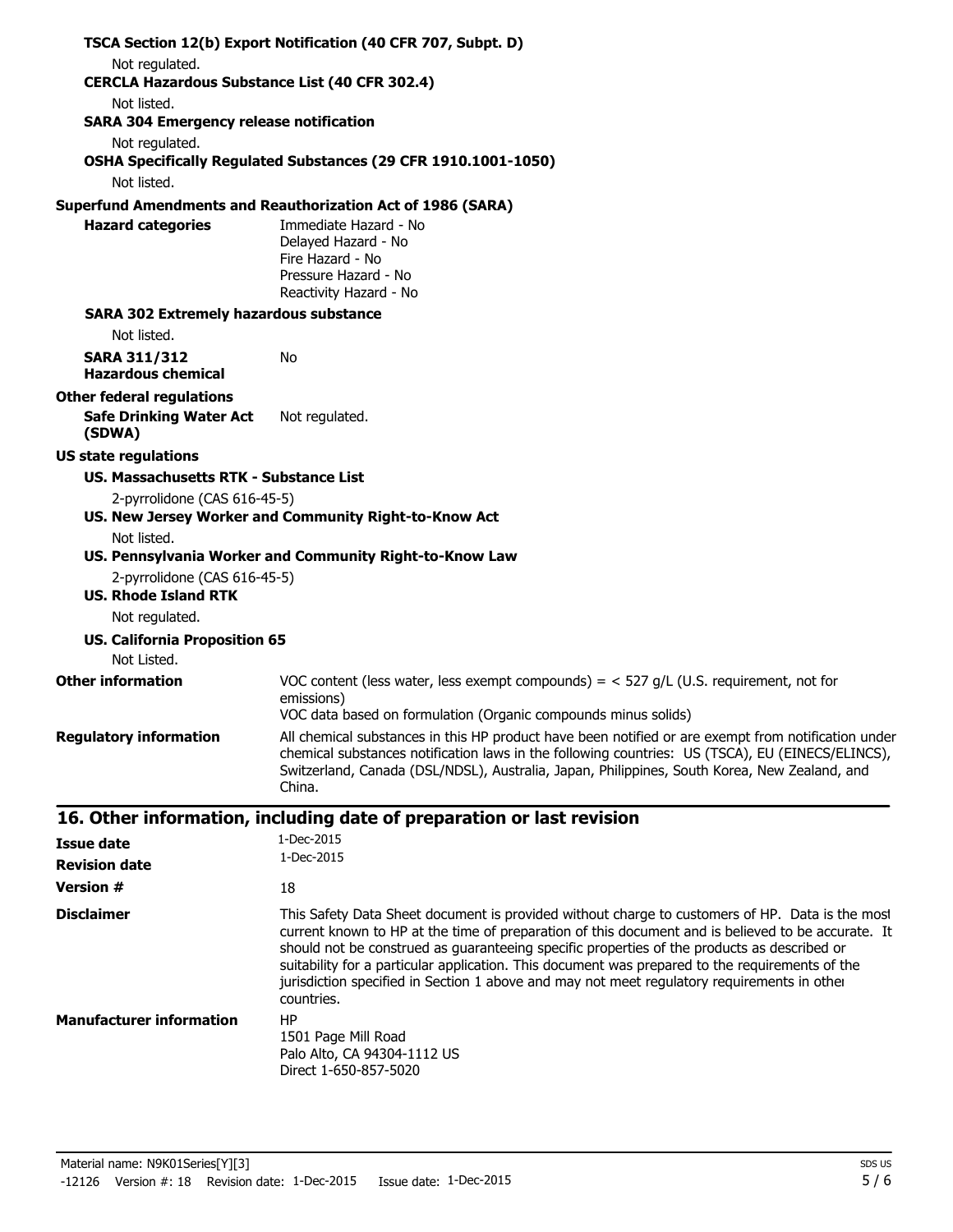#### **Explanation of abbreviations**

| <b>ACGIH</b>  | American Conference of Governmental Industrial Hygienists           |
|---------------|---------------------------------------------------------------------|
| <b>CAS</b>    | <b>Chemical Abstracts Service</b>                                   |
| <b>CERCLA</b> | Comprehensive Environmental Response Compensation and Liability Act |
| <b>CFR</b>    | Code of Federal Regulations                                         |
| <b>COC</b>    | Cleveland Open Cup                                                  |
| <b>DOT</b>    | Department of Transportation                                        |
| <b>EPCRA</b>  | Emergency Planning and Community Right-to-Know Act (aka SARA)       |
| <b>IARC</b>   | International Agency for Research on Cancer                         |
| <b>NIOSH</b>  | National Institute for Occupational Safety and Health               |
| <b>NTP</b>    | National Toxicology Program                                         |
| <b>OSHA</b>   | Occupational Safety and Health Administration                       |
| <b>PEL</b>    | Permissible Exposure Limit                                          |
| <b>RCRA</b>   | Resource Conservation and Recovery Act                              |
| <b>REC</b>    | Recommended                                                         |
| <b>REL</b>    | Recommended Exposure Limit                                          |
| <b>SARA</b>   | Superfund Amendments and Reauthorization Act of 1986                |
| <b>STEL</b>   | Short-Term Exposure Limit                                           |
| <b>TCLP</b>   | Toxicity Characteristics Leaching Procedure                         |
| <b>TLV</b>    | Threshold Limit Value                                               |
| <b>TSCA</b>   | <b>Toxic Substances Control Act</b>                                 |
| VOC           | Volatile Organic Compounds                                          |
|               |                                                                     |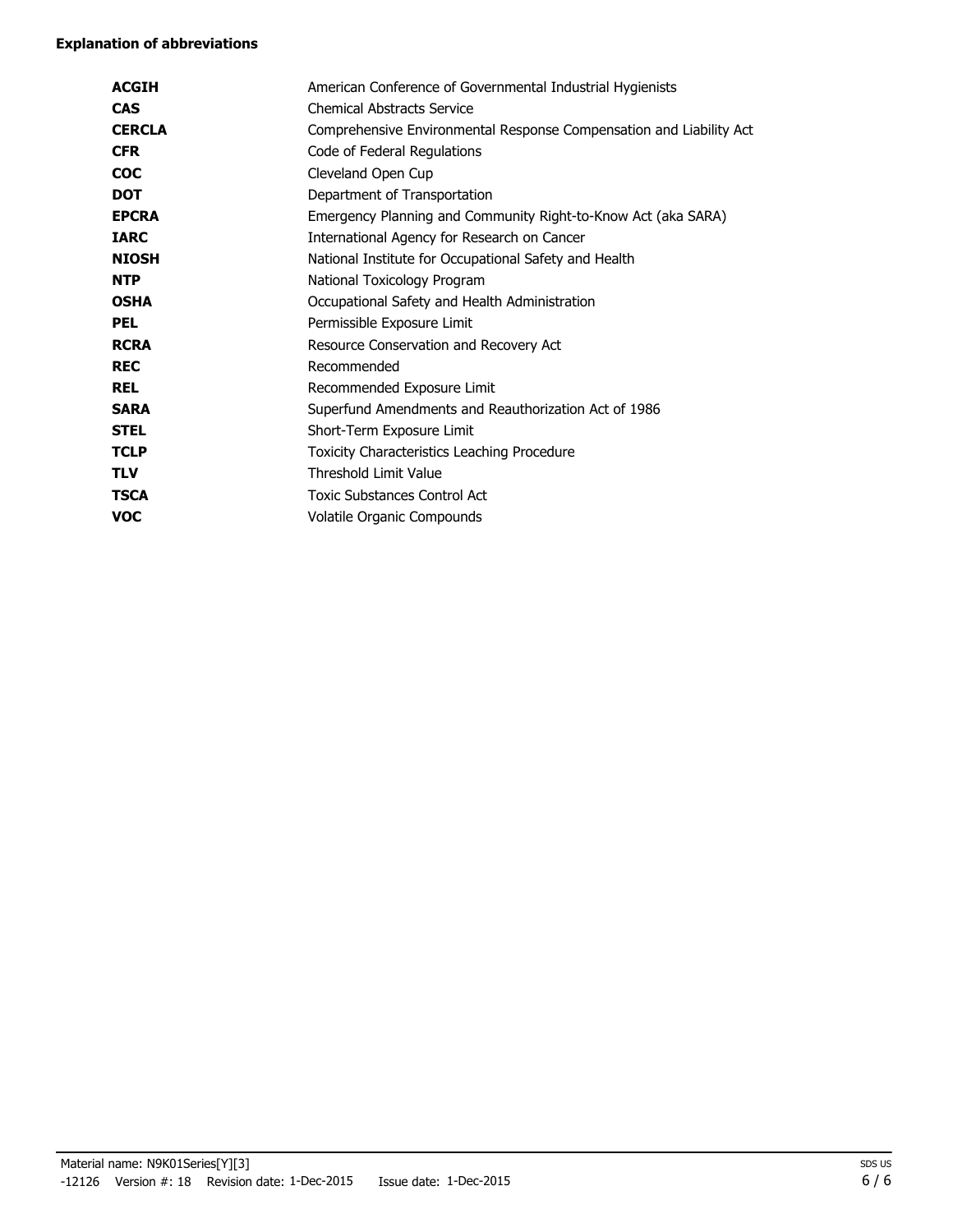

### **1. Identification**

| <b>Product identifier</b>       | N9K02Series                                                                                                                                                                                                                                                                                                                                    |
|---------------------------------|------------------------------------------------------------------------------------------------------------------------------------------------------------------------------------------------------------------------------------------------------------------------------------------------------------------------------------------------|
| Other means of identification   | Not available.                                                                                                                                                                                                                                                                                                                                 |
| <b>Recommended use</b>          | Inkjet printing                                                                                                                                                                                                                                                                                                                                |
| <b>Recommended restrictions</b> | None known.                                                                                                                                                                                                                                                                                                                                    |
| <b>Company identification</b>   | HP<br>1501 Page Mill Road<br>Palo Alto, CA 94304-1112<br>United States<br>Telephone 650-857-5020<br>HP health effects line<br>(Toll-free within the US) 1-800-457-4209<br>(Direct) 1-760-710-0048<br><b>HP Customer Care Line</b><br>(Toll-free within the US) 1-800-474-6836<br>(Direct) 1-208-323-2551<br>Email: hpcustomer.inquiries@hp.com |

### **2. Hazard(s) identification**

| <b>Physical hazards</b>                      | Not classified.                                                                                                                                                                                                                                                                                                                                                                                                                                                                                                                                                                                                                                                  |
|----------------------------------------------|------------------------------------------------------------------------------------------------------------------------------------------------------------------------------------------------------------------------------------------------------------------------------------------------------------------------------------------------------------------------------------------------------------------------------------------------------------------------------------------------------------------------------------------------------------------------------------------------------------------------------------------------------------------|
| <b>Health hazards</b>                        | Not classified.                                                                                                                                                                                                                                                                                                                                                                                                                                                                                                                                                                                                                                                  |
| <b>Environmental hazards</b>                 | Not classified.                                                                                                                                                                                                                                                                                                                                                                                                                                                                                                                                                                                                                                                  |
| <b>OSHA defined hazards</b>                  | Not classified.                                                                                                                                                                                                                                                                                                                                                                                                                                                                                                                                                                                                                                                  |
| Label elements                               |                                                                                                                                                                                                                                                                                                                                                                                                                                                                                                                                                                                                                                                                  |
| <b>Hazard symbol</b>                         | None.                                                                                                                                                                                                                                                                                                                                                                                                                                                                                                                                                                                                                                                            |
| Signal word                                  | None.                                                                                                                                                                                                                                                                                                                                                                                                                                                                                                                                                                                                                                                            |
| <b>Hazard statement</b>                      | Not available.                                                                                                                                                                                                                                                                                                                                                                                                                                                                                                                                                                                                                                                   |
| <b>Precautionary statement</b>               |                                                                                                                                                                                                                                                                                                                                                                                                                                                                                                                                                                                                                                                                  |
| <b>Prevention</b>                            | Not available.                                                                                                                                                                                                                                                                                                                                                                                                                                                                                                                                                                                                                                                   |
| <b>Response</b>                              | Not available.                                                                                                                                                                                                                                                                                                                                                                                                                                                                                                                                                                                                                                                   |
| <b>Storage</b>                               | Not available.                                                                                                                                                                                                                                                                                                                                                                                                                                                                                                                                                                                                                                                   |
| <b>Disposal</b>                              | Not available.                                                                                                                                                                                                                                                                                                                                                                                                                                                                                                                                                                                                                                                   |
| Hazard(s) not otherwise<br>classified (HNOC) | Carbon black is classified by the IARC as a Group 2B carcinogen (the substance is possibly<br>carcinogenic to humans). Carbon black in this preparation, due to its bound form, does not present<br>this carcinogenic risk. Potential routes of overexposure to this product are skin and eye contact.<br>Inhalation of vapor and ingestion are not expected to be significant routes of exposure for this<br>product under normal use conditions. Complete toxicity data are not available for this specific<br>formulation. None of the other ingredients in this preparation are classified as carcinogens<br>according to ACGIH, EU, IARC, MAK, NTP or OSHA. |
| <b>Supplemental information</b>              | This product is not classified as hazardous according to OSHA CFR 1910.1200 (HazCom 2012).                                                                                                                                                                                                                                                                                                                                                                                                                                                                                                                                                                       |

## **3. Composition/information on ingredients**

#### **Mixtures**

| <b>Chemical name</b>  | Common name and synonyms | <b>CAS number</b> | $\frac{0}{0}$ |
|-----------------------|--------------------------|-------------------|---------------|
| Water                 |                          | 7732-18-5         | 75-85         |
| 2-pyrrolidone         |                          | 616-45-5          | < 10          |
| 1,5-pentanediol       |                          | 111-29-5          | כ >           |
| Modified carbon black |                          | Proprietary       | ל >           |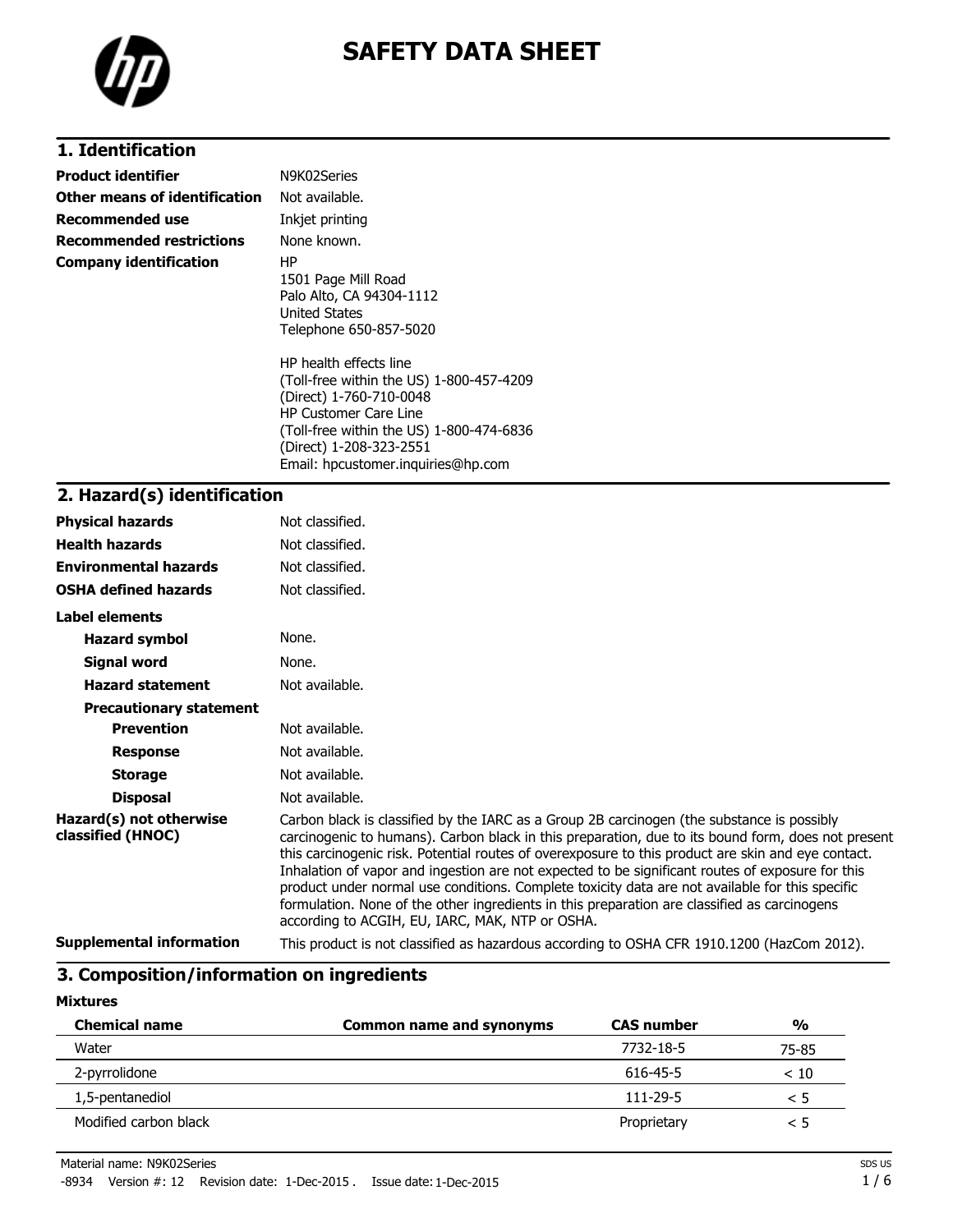**Composition comments** This ink supply contains an aqueous ink formulation. This product has been evaluated using criteria specified in 29 CFR 1910.1200 (Hazard Communication Standard).

Carbon black is present only in a bound form in this preparation.

| 4. First-aid measures                                    |                                                                                                                                                                                                    |
|----------------------------------------------------------|----------------------------------------------------------------------------------------------------------------------------------------------------------------------------------------------------|
| <b>Inhalation</b>                                        | Remove to fresh air. If symptoms persist, get medical attention.                                                                                                                                   |
| <b>Skin contact</b>                                      | Wash affected areas thoroughly with mild soap and water. Get medical attention if irritation<br>develops or persists.                                                                              |
| Eye contact                                              | Do not rub eyes. Immediately flush with large amounts of clean, warm water (low pressure) for at<br>least 15 minutes or until particles are removed. If irritation persists get medical attention. |
| <b>Ingestion</b>                                         | If ingestion of a large amount does occur, seek medical attention.                                                                                                                                 |
| Most important<br>symptoms/effects, acute and<br>delayed | Not available.                                                                                                                                                                                     |

#### **5. Fire-fighting measures**

| <b>Specific methods</b>                                             | None established.                               |
|---------------------------------------------------------------------|-------------------------------------------------|
| Special protective equipment<br>and precautions for<br>firefighters | Not available.                                  |
| <b>Specific hazards arising from</b><br>the chemical                | Not applicable.                                 |
| Unsuitable extinguishing<br>media                                   | None known.                                     |
| Suitable extinguishing media                                        | Dry chemical, CO2, water spray or regular foam. |

#### **6. Accidental release measures**

| <b>Personal precautions,</b><br>protective equipment and<br>emergency procedures | Wear appropriate personal protective equipment.                                                                                                                              |
|----------------------------------------------------------------------------------|------------------------------------------------------------------------------------------------------------------------------------------------------------------------------|
| <b>Methods and materials for</b><br>containment and cleaning up                  | Dike the spilled material, where this is possible. Absorb with inert absorbent such as dry clay, sand<br>or diatomaceous earth, commercial sorbents, or recover using pumps. |
| <b>Environmental precautions</b>                                                 | Do not let product enter drains. Do not flush into surface water or sanitary sewer system.                                                                                   |

### **7. Handling and storage**

|                                                                           | <b>Precautions for safe handling</b> Avoid contact with skin, eyes and clothing. |
|---------------------------------------------------------------------------|----------------------------------------------------------------------------------|
| Conditions for safe storage,<br>including any<br><i>incompatibilities</i> | Keep out of the reach of children. Keep away from excessive heat or cold.        |

### **8. Exposure controls/personal protection**

| <b>Occupational exposure limits</b><br><b>Biological limit values</b> | No exposure limits noted for ingredient(s).<br>No biological exposure limits noted for the ingredient(s). |
|-----------------------------------------------------------------------|-----------------------------------------------------------------------------------------------------------|
| <b>Exposure quidelines</b>                                            | Exposure limits have not been established for this product.                                               |
| <b>Appropriate engineering</b><br>controls                            | Use in a well ventilated area.                                                                            |
|                                                                       | Individual protection measures, such as personal protective equipment                                     |
| Eye/face protection                                                   | Not available.                                                                                            |
| <b>Skin protection</b>                                                |                                                                                                           |
| <b>Hand protection</b>                                                | Not available.                                                                                            |
| <b>Other</b>                                                          | Not available.                                                                                            |
| <b>Respiratory protection</b>                                         | Not available.                                                                                            |
| <b>Thermal hazards</b>                                                | Not available.                                                                                            |
| <b>General hygiene</b><br>considerations                              | Handle in accordance with good industrial hygiene and safety practice.                                    |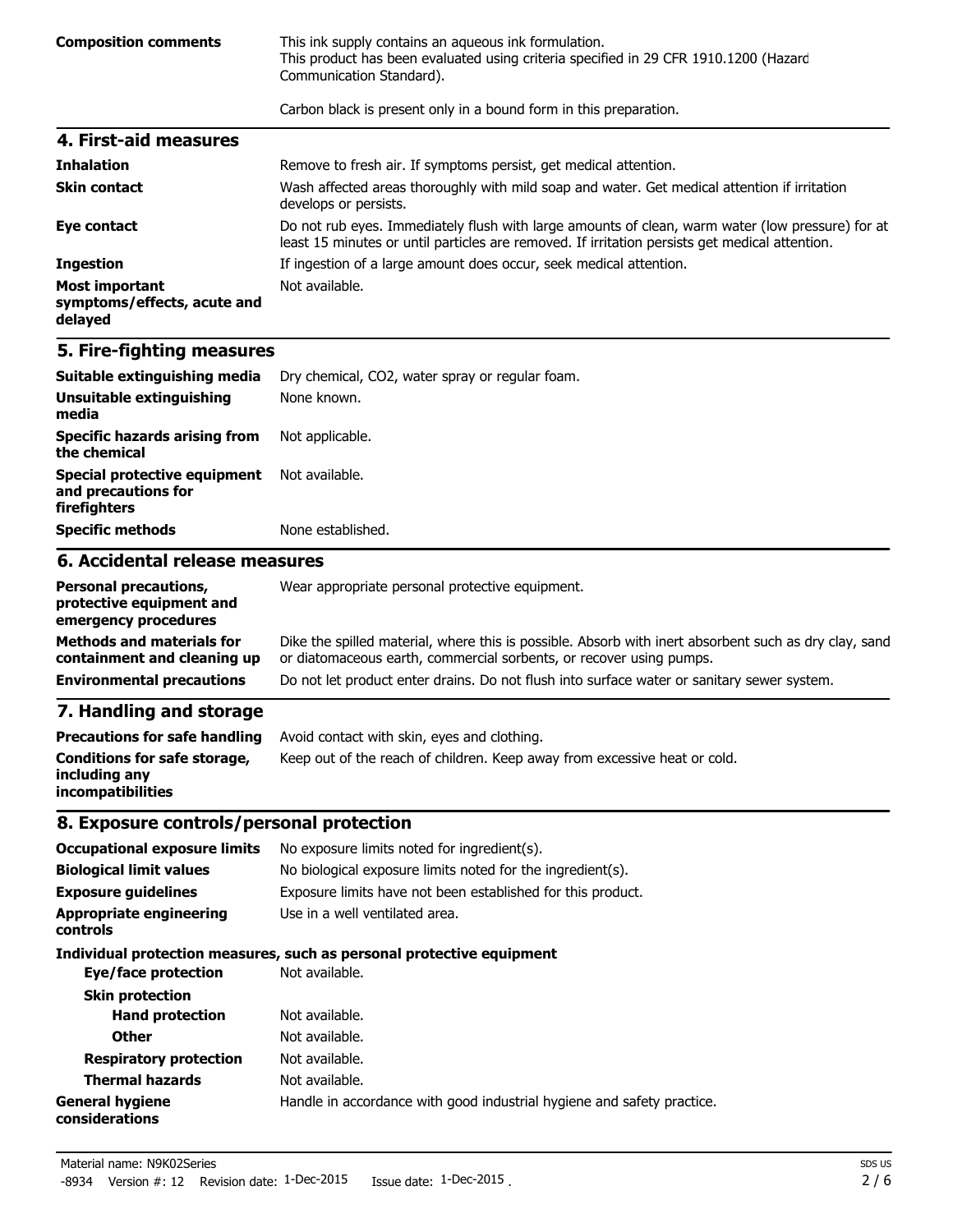#### **9. Physical and chemical properties**

| <b>Appearance</b>                                 |                                                           |
|---------------------------------------------------|-----------------------------------------------------------|
| <b>Physical state</b>                             | Not available.                                            |
| <b>Color</b>                                      | Black.                                                    |
| Odor                                              | Not available.                                            |
| <b>Odor threshold</b>                             | Not available.                                            |
| pH                                                | $7.5 - 8.2$                                               |
| <b>Melting point/freezing point</b>               | Not available.                                            |
| <b>Initial boiling point and</b><br>boiling range | Not determined                                            |
| <b>Flash point</b>                                | > 230.0 °F (> 110.0 °C) Setaflash Closed Cup              |
| <b>Evaporation rate</b>                           | Not determined                                            |
| <b>Flammability (solid, gas)</b>                  | Not available.                                            |
| Upper/lower flammability or explosive limits      |                                                           |
| <b>Flammability limit - lower</b><br>(%)          | Not determined                                            |
| <b>Flammability limit -</b><br>upper $(% )$       | Not available.                                            |
| <b>Explosive limit - lower</b><br>(9/6)           | Not available.                                            |
| <b>Explosive limit - upper</b><br>(9/6)           | Not available.                                            |
| <b>Vapor pressure</b>                             | Not determined                                            |
| Solubility(ies)                                   |                                                           |
| <b>Solubility (water)</b>                         | Soluble in water                                          |
| <b>Partition coefficient</b><br>(n-octanol/water) | Not available.                                            |
| <b>Auto-ignition temperature</b>                  | Not available.                                            |
| <b>Decomposition temperature</b>                  | Not available.                                            |
| <b>Viscosity</b>                                  | $>= 2 cp$                                                 |
| <b>Other information</b>                          | For other VOC regulatory data/information see Section 15. |
| VOC (Weight %)                                    | $< 147$ g/l                                               |

### **10. Stability and reactivity**

| <b>Reactivity</b>                            | Not available.                                                                                                                                   |
|----------------------------------------------|--------------------------------------------------------------------------------------------------------------------------------------------------|
| <b>Chemical stability</b>                    | Stable under recommended storage conditions.                                                                                                     |
| <b>Possibility of hazardous</b><br>reactions | Will not occur.                                                                                                                                  |
| <b>Conditions to avoid</b>                   | Not available.                                                                                                                                   |
| <b>Incompatible materials</b>                | Incompatible with strong bases and oxidizing agents.                                                                                             |
| <b>Hazardous decomposition</b><br>products   | Upon decomposition, this product may yield gaseous nitrogen oxides, carbon monoxide, carbon<br>dioxide and/or low molecular weight hydrocarbons. |

#### **11. Toxicological information**

**Symptoms related to the physical, chemical and toxicological characteristics** Not available.

#### **Information on toxicological effects**

| <b>Acute toxicity</b>                       | Based on available data, the classification criteria are not met. |
|---------------------------------------------|-------------------------------------------------------------------|
| <b>Skin corrosion/irritation</b>            | Based on available data, the classification criteria are not met. |
| Serious eve damage/eve<br><i>irritation</i> | Based on available data, the classification criteria are not met. |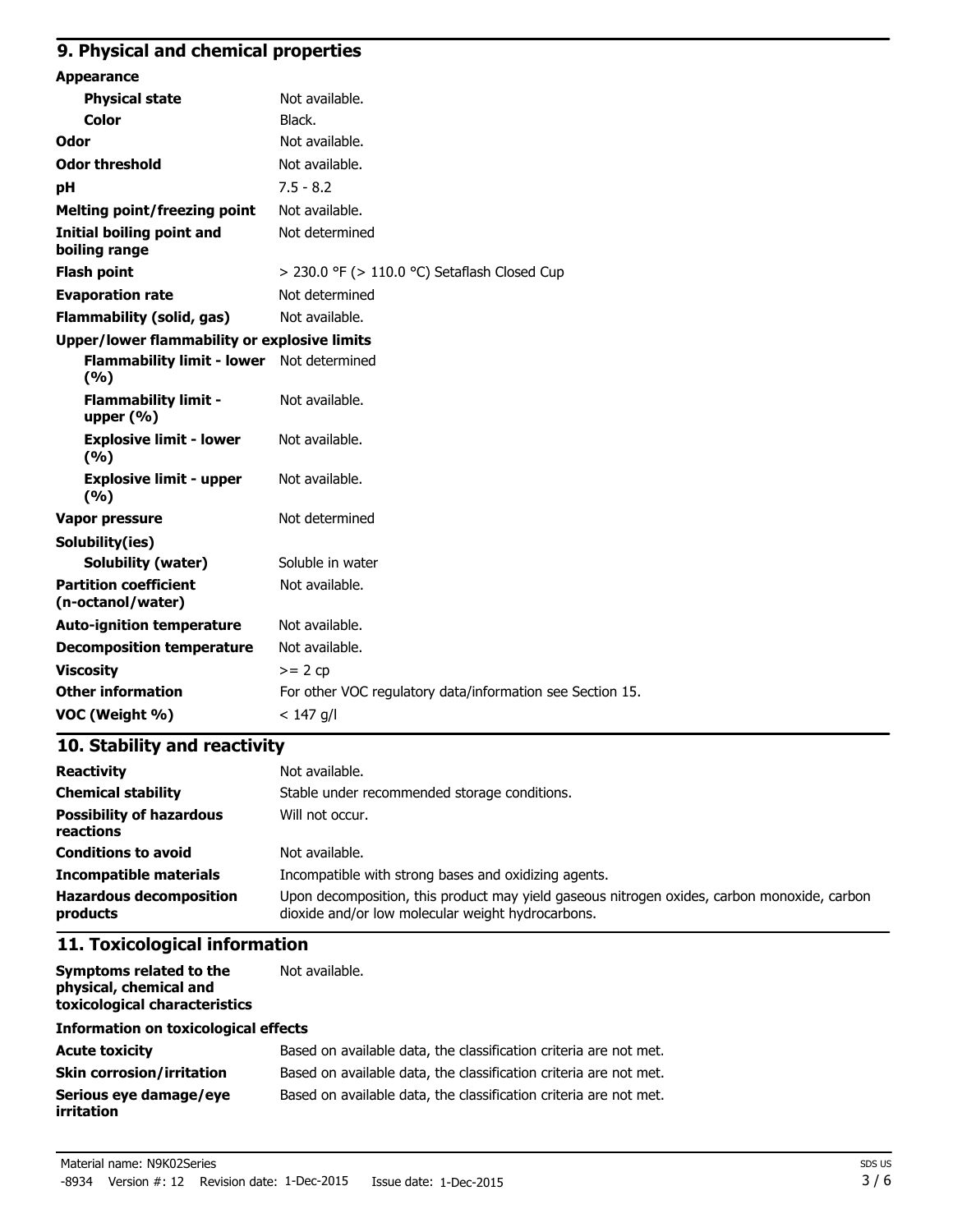#### **Respiratory or skin sensitization**

| <b>Respiratory sensitization</b>                             | Based on available data, the classification criteria are not met.                                                                                               |  |                                                                                                                                                                                                                                                                                                                                                                                                                |
|--------------------------------------------------------------|-----------------------------------------------------------------------------------------------------------------------------------------------------------------|--|----------------------------------------------------------------------------------------------------------------------------------------------------------------------------------------------------------------------------------------------------------------------------------------------------------------------------------------------------------------------------------------------------------------|
| <b>Skin sensitization</b>                                    | Based on available data, the classification criteria are not met.                                                                                               |  |                                                                                                                                                                                                                                                                                                                                                                                                                |
| <b>Germ cell mutagenicity</b>                                | Based on available data, the classification criteria are not met.                                                                                               |  |                                                                                                                                                                                                                                                                                                                                                                                                                |
| Carcinogenicity                                              | Based on available data, the classification criteria are not met.                                                                                               |  |                                                                                                                                                                                                                                                                                                                                                                                                                |
|                                                              | bound form in this preparation.                                                                                                                                 |  | Carbon black is classified as a carcinogen by the IARC (possibly carcinogenic to humans, Group<br>2B) and by the State of California under Proposition 65. In their evaluations of carbon black, both<br>organizations indicate that exposure to carbon black, per se, does not occur when it remains<br>bound within a product matrix, specifically, rubber, ink, or paint. Carbon black is present only in a |
| <b>Reproductive toxicity</b>                                 | Based on available data, the classification criteria are not met.                                                                                               |  |                                                                                                                                                                                                                                                                                                                                                                                                                |
| Specific target organ toxicity<br>- single exposure          | Based on available data, the classification criteria are not met.                                                                                               |  |                                                                                                                                                                                                                                                                                                                                                                                                                |
| <b>Specific target organ toxicity</b><br>- repeated exposure | Based on available data, the classification criteria are not met.                                                                                               |  |                                                                                                                                                                                                                                                                                                                                                                                                                |
| <b>Aspiration hazard</b>                                     | Based on available data, the classification criteria are not met.                                                                                               |  |                                                                                                                                                                                                                                                                                                                                                                                                                |
| <b>Further information</b>                                   | Complete toxicity data are not available for this specific formulation<br>Refer to Section 2 for potential health effects and Section 4 for first aid measures. |  |                                                                                                                                                                                                                                                                                                                                                                                                                |
| <b>Components</b>                                            | <b>Species</b>                                                                                                                                                  |  | <b>Test Results</b>                                                                                                                                                                                                                                                                                                                                                                                            |
| 2-pyrrolidone (CAS 616-45-5)                                 |                                                                                                                                                                 |  |                                                                                                                                                                                                                                                                                                                                                                                                                |
| Acute                                                        |                                                                                                                                                                 |  |                                                                                                                                                                                                                                                                                                                                                                                                                |
| Oral                                                         |                                                                                                                                                                 |  |                                                                                                                                                                                                                                                                                                                                                                                                                |
| LD50                                                         | Guinea pig                                                                                                                                                      |  | 6500 mg/kg                                                                                                                                                                                                                                                                                                                                                                                                     |
|                                                              | Rat                                                                                                                                                             |  | 6500 mg/kg                                                                                                                                                                                                                                                                                                                                                                                                     |

### **12. Ecological information**

| <b>Aquatic toxicity</b>                                                       | Not expected to be harmful to aquatic organisms. |                                                             |                      |
|-------------------------------------------------------------------------------|--------------------------------------------------|-------------------------------------------------------------|----------------------|
| <b>Ecotoxicity</b>                                                            |                                                  |                                                             |                      |
| <b>Product</b>                                                                |                                                  | <b>Species</b>                                              | <b>Test Results</b>  |
| N9K02Series (CAS Mixture)                                                     |                                                  |                                                             |                      |
| Aquatic                                                                       |                                                  |                                                             |                      |
| Acute                                                                         |                                                  |                                                             |                      |
| Fish                                                                          | LC50                                             | Fathead minnow (Pimephales promelas) $>$ 750 mg/l, 96 hours |                      |
| <b>Components</b>                                                             |                                                  | <b>Species</b>                                              | <b>Test Results</b>  |
| 2-pyrrolidone (CAS 616-45-5)                                                  |                                                  |                                                             |                      |
| Aquatic                                                                       |                                                  |                                                             |                      |
| Crustacea                                                                     | EC50                                             | Water flea (Daphnia pulex)                                  | 13.21 mg/l, 48 hours |
| <b>Persistence and degradability</b>                                          | Not available.                                   |                                                             |                      |
| <b>Bioaccumulative potential</b>                                              | Not available.                                   |                                                             |                      |
| Partition coefficient n-octanol / water (log Kow)<br>$-0.85$<br>2-pyrrolidone |                                                  |                                                             |                      |
| <b>Mobility in soil</b>                                                       | Not available.                                   |                                                             |                      |
| Other adverse effects                                                         | Not available.                                   |                                                             |                      |

### **13. Disposal considerations**

| <b>Disposal instructions</b> | Dispose of waste material according to Local, State, Federal, and Provincial Environmental<br>Regulations.                                                                                                 |
|------------------------------|------------------------------------------------------------------------------------------------------------------------------------------------------------------------------------------------------------|
|                              | Do not allow this material to drain into sewers/water supplies.                                                                                                                                            |
|                              | HP's Planet Partners (trademark) supplies recycling program enables simple, convenient recycling of<br>HP original inkjet and Laser Jet supplies. For more information and to determine if this service is |
|                              | available in your location, please visit http://www.hp.com/recycle.                                                                                                                                        |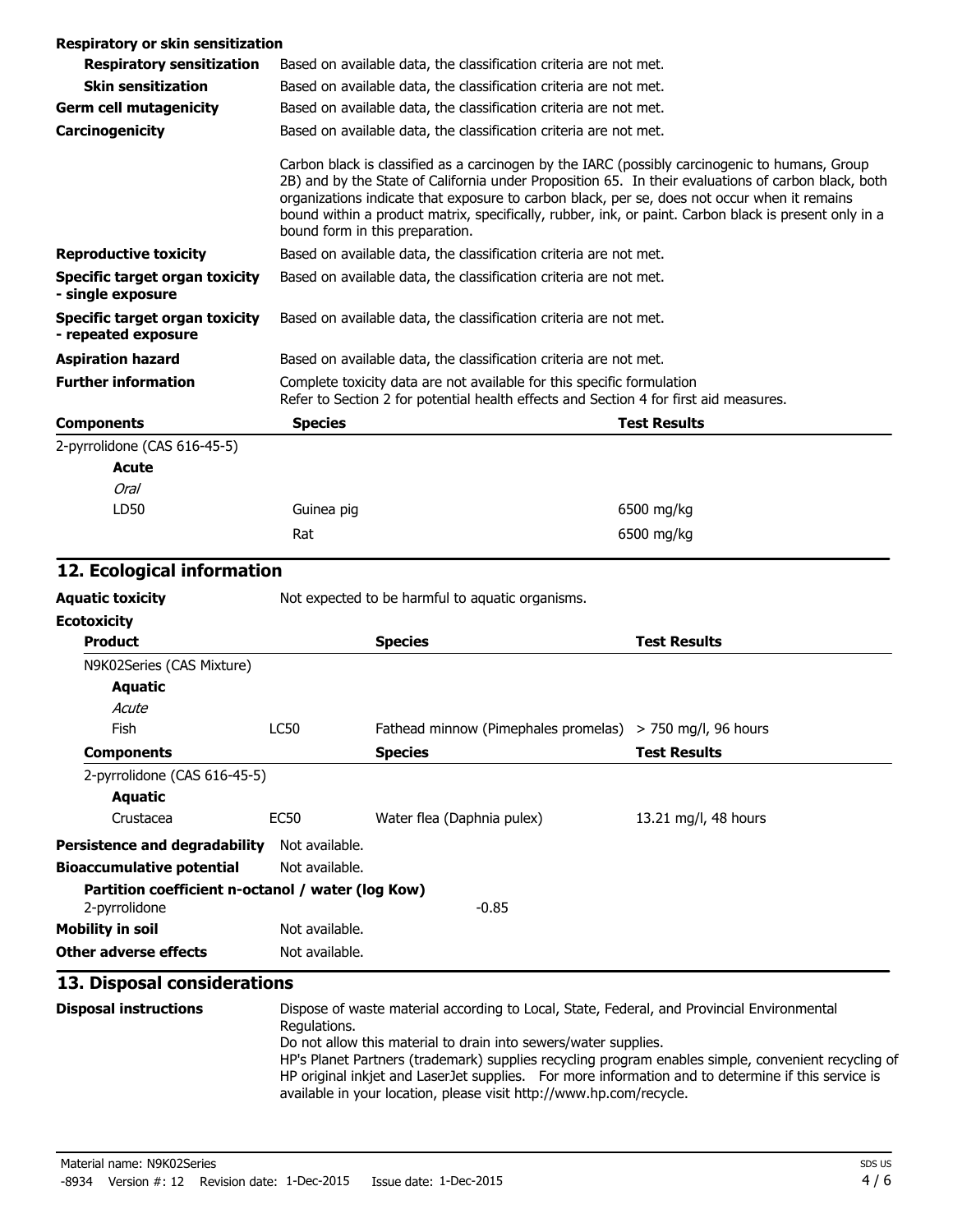#### **14. Transport information**

#### **DOT**

Not regulated as dangerous goods.

#### **IATA**

Not regulated as dangerous goods.

#### **IMDG**

Not regulated as dangerous goods.

#### **ADR**

Not regulated as dangerous goods.

**Further information** Not a dangerous good under DOT, IATA, ADR, IMDG, or RID.

### **15. Regulatory information**

**US federal regulations** US TSCA 12(b): Does not contain listed chemicals.

|                                                              | TSCA Section 12(b) Export Notification (40 CFR 707, Subpt. D)                                                                                                                                                                                                                                                     |
|--------------------------------------------------------------|-------------------------------------------------------------------------------------------------------------------------------------------------------------------------------------------------------------------------------------------------------------------------------------------------------------------|
| Not regulated.                                               |                                                                                                                                                                                                                                                                                                                   |
| <b>CERCLA Hazardous Substance List (40 CFR 302.4)</b>        |                                                                                                                                                                                                                                                                                                                   |
| Not listed.                                                  |                                                                                                                                                                                                                                                                                                                   |
| <b>SARA 304 Emergency release notification</b>               |                                                                                                                                                                                                                                                                                                                   |
| Not regulated.                                               | OSHA Specifically Regulated Substances (29 CFR 1910.1001-1050)                                                                                                                                                                                                                                                    |
| Not listed.                                                  |                                                                                                                                                                                                                                                                                                                   |
|                                                              | <b>Superfund Amendments and Reauthorization Act of 1986 (SARA)</b>                                                                                                                                                                                                                                                |
| <b>Hazard categories</b>                                     | Immediate Hazard - No<br>Delayed Hazard - No<br>Fire Hazard - No<br>Pressure Hazard - No<br>Reactivity Hazard - No                                                                                                                                                                                                |
| <b>SARA 302 Extremely hazardous substance</b><br>Not listed. |                                                                                                                                                                                                                                                                                                                   |
| <b>SARA 311/312</b><br><b>Hazardous chemical</b>             | No                                                                                                                                                                                                                                                                                                                |
| <b>Other federal regulations</b>                             |                                                                                                                                                                                                                                                                                                                   |
| <b>Safe Drinking Water Act</b><br>(SDWA)                     | Not regulated.                                                                                                                                                                                                                                                                                                    |
| US state regulations                                         |                                                                                                                                                                                                                                                                                                                   |
| US. Massachusetts RTK - Substance List                       |                                                                                                                                                                                                                                                                                                                   |
| 2-pyrrolidone (CAS 616-45-5)                                 |                                                                                                                                                                                                                                                                                                                   |
|                                                              | US. New Jersey Worker and Community Right-to-Know Act                                                                                                                                                                                                                                                             |
| Not listed.                                                  |                                                                                                                                                                                                                                                                                                                   |
|                                                              | US. Pennsylvania Worker and Community Right-to-Know Law                                                                                                                                                                                                                                                           |
| 2-pyrrolidone (CAS 616-45-5)                                 |                                                                                                                                                                                                                                                                                                                   |
| <b>US. Rhode Island RTK</b>                                  |                                                                                                                                                                                                                                                                                                                   |
| Not regulated.                                               |                                                                                                                                                                                                                                                                                                                   |
| <b>US. California Proposition 65</b><br>Not Listed.          |                                                                                                                                                                                                                                                                                                                   |
| <b>Other information</b>                                     | VOC content (less water, less exempt compounds) = $<$ 709 g/L (U.S. requirement, not for emissions<br>) VOC data based on formulation (Organic compounds minus solids)                                                                                                                                            |
| <b>Regulatory information</b>                                | All chemical substances in this HP product have been notified or are exempt from notification under<br>chemical substances notification laws in the following countries: US (TSCA), EU (EINECS/ELINCS),<br>Switzerland, Canada (DSL/NDSL), Australia, Japan, Philippines, South Korea, New Zealand, and<br>China. |
|                                                              | 16. Other information, including date of preparation or last revision                                                                                                                                                                                                                                             |
|                                                              |                                                                                                                                                                                                                                                                                                                   |